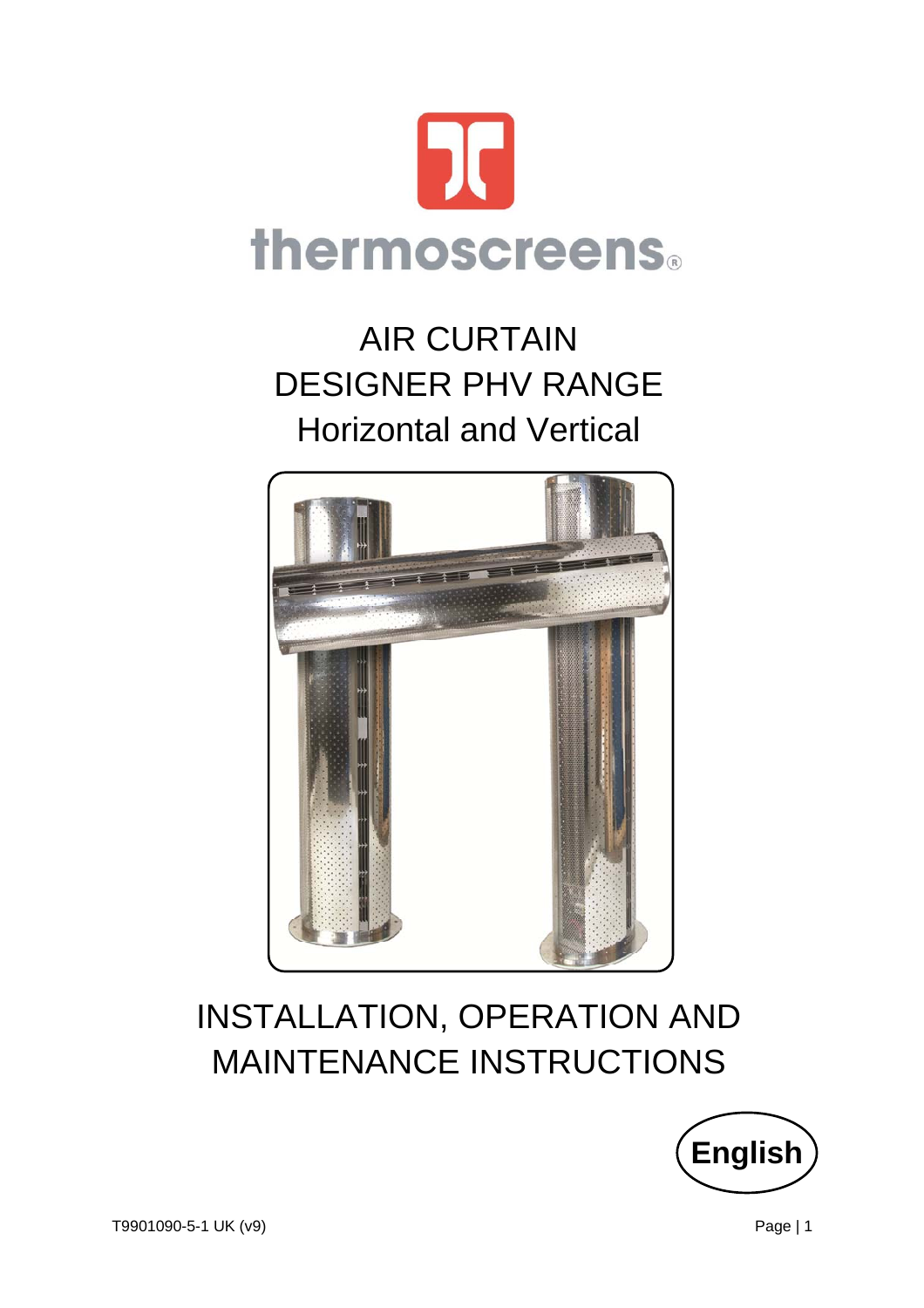#### **CONTENTS**  $1.$

| 1.  |                                                                                          |    |
|-----|------------------------------------------------------------------------------------------|----|
| 2.  |                                                                                          |    |
| 3   |                                                                                          |    |
| 4.  |                                                                                          |    |
| 5.  |                                                                                          |    |
| 6.  |                                                                                          |    |
| 7.  |                                                                                          |    |
| 8.  |                                                                                          |    |
| 9.  |                                                                                          |    |
| 10. |                                                                                          |    |
| 11. |                                                                                          |    |
| 12. |                                                                                          |    |
| 13. |                                                                                          |    |
| 14. |                                                                                          |    |
| 15. |                                                                                          |    |
| 16. |                                                                                          |    |
| 17. |                                                                                          |    |
| 18. |                                                                                          |    |
| 19. |                                                                                          |    |
| 20. |                                                                                          |    |
|     | APPENDIX 1A - DIMENSIONS OF HORIZONTAL AIR CURTAIN (WALL MOUNTED)  22                    |    |
|     | APPENDIX 1B - DIMENSIONS OF HORIZONTAL AIR CURTAIN (CEILING MOUNTED)  23                 |    |
|     |                                                                                          |    |
|     |                                                                                          |    |
|     |                                                                                          |    |
|     |                                                                                          |    |
|     | APPENDIX 3D - WIRING DIAGRAM PHVD1000W, PHVD1500W, PHVD2000W, PHVD1000W V <sup>*</sup> , |    |
|     | APPENDIX 3E - WIRING DIAGRAM PHVD1000A, PHVD1500A, PHVD2000A, PHVD1000A V',              | 29 |
| 21. |                                                                                          |    |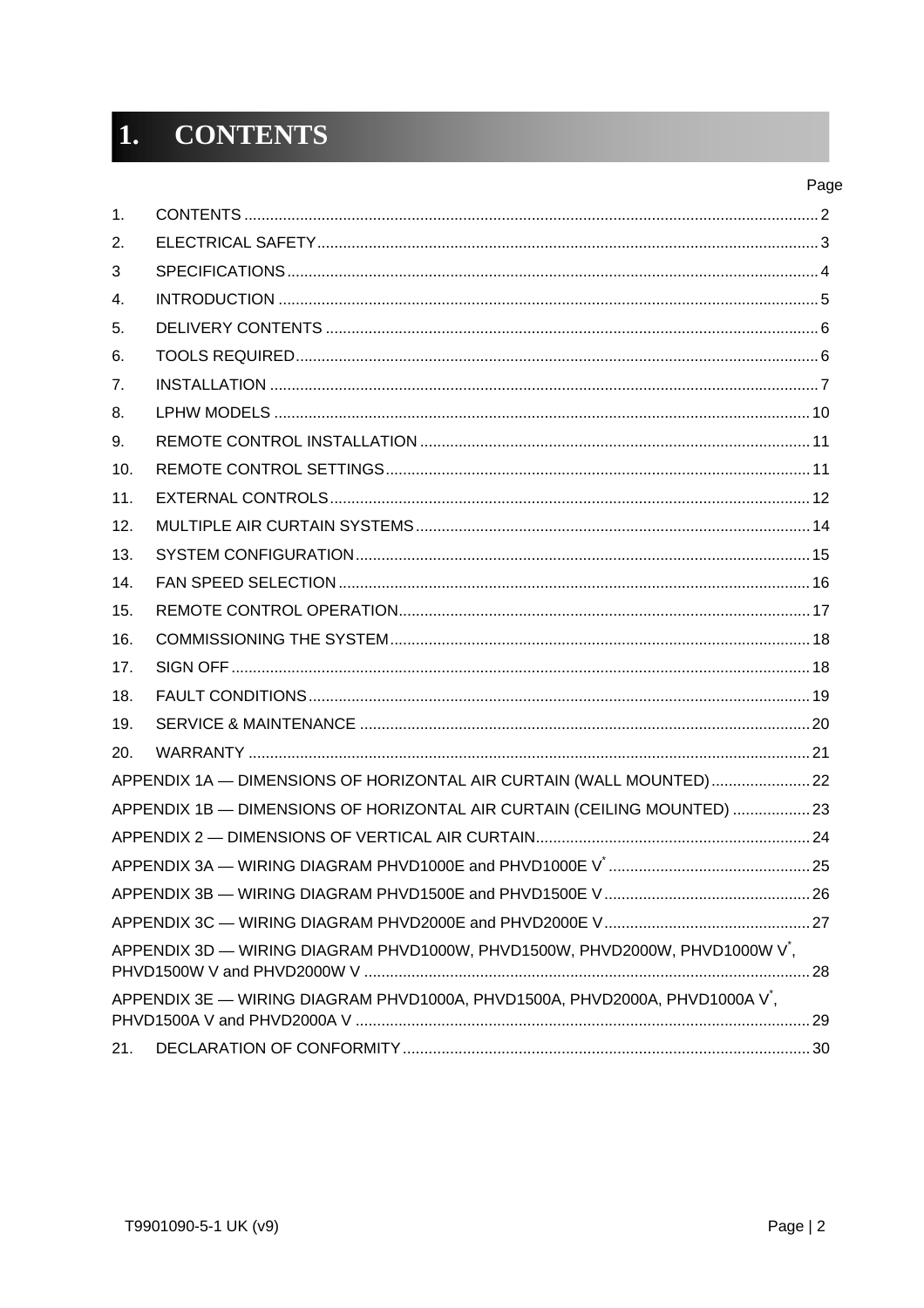# **2. ELECTRICAL SAFETY**

#### **Electrical Supply and Wiring to the Air Curtain**

All electrical wiring and connections MUST be carried out by a competent qualified electrician in accordance with the latest edition of IEE wiring regulations and local statutory regulations if applicable.

- A 1 phase or 3 phase local isolator having a contact separation of at least 3mm on all poles must be fitted in the electrical supply to the air curtain and located in an accessible position adjacent to the unit.
- The appliance must be connected by cables having an appropriate heat resistant temperature rating. Electrical connection entry point for horizontal Designer PHV air curtain is from the left hand side of the air curtain, refer Appendix 1. The adjacent picture details optional electrical connection entry points for vertical Designer PHV models. Power and control cables for vertical units should be separately threaded up via the cable trunking provided (see insert).



- All supply cables, circuit breakers and other electrical installation equipment must be correctly sized for the air curtain model being installed; see section 3: Specifications.
- Models operating on a 3 phase electrical supply see section 3: Specifications require a neutral connection (3N~).
- A 25mm size cable gland or conduit connector of IP21 rating or above should be used for the Electrical Supply into the air curtain.
- See Wiring Diagrams for connecting electrical supply and control cables to the air curtain. The air curtain must be earthed.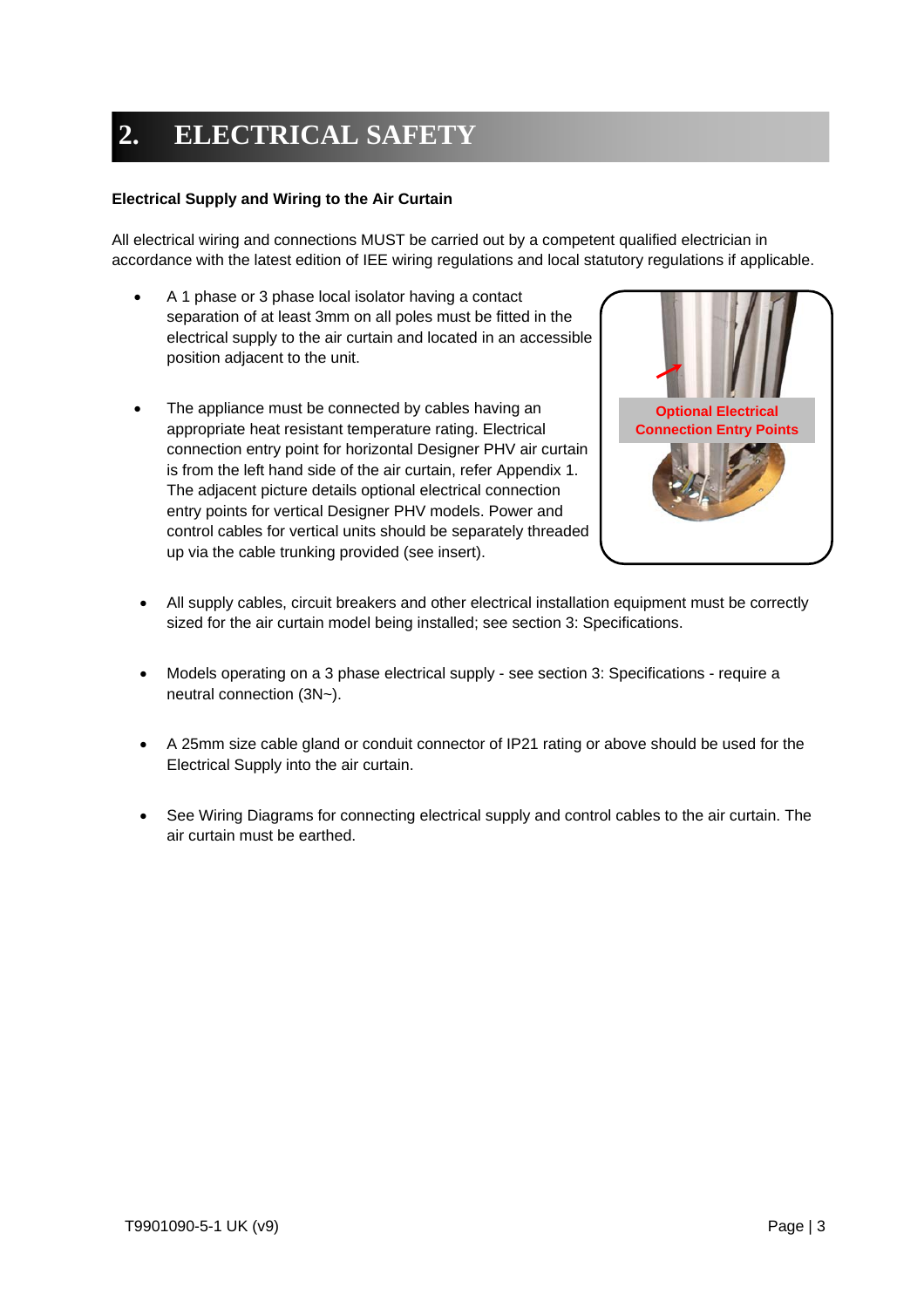# **3 SPECIFICATIONS**

Table 1

| <b>Air Curtain</b>     |                       | <b>Electrical</b><br><b>Supply</b><br>(V/ph/Hz) | Rated<br><b>Power</b><br>Input (kW) | <b>Current</b><br>per<br>phase (A) | <b>Heat Output</b><br>[Low/High]<br>(kW) | Weight<br>(kg) |  |
|------------------------|-----------------------|-------------------------------------------------|-------------------------------------|------------------------------------|------------------------------------------|----------------|--|
| PHVD1000A              |                       | 230/1/50                                        | 0.30                                | 1.5                                |                                          | 54             |  |
| PHVD1500A, PHVD1500A V |                       | 230/1/50                                        | 0.40                                | 1.8                                |                                          | 67             |  |
| PHVD2000A, PHVD2000A V |                       | 230/1/50                                        | 0.60                                | $\overline{2.9}$                   |                                          | 93             |  |
| <b>PHVD2500AV</b>      | Top air curtain       | 230/1/50                                        | 0.30                                | 1.5                                |                                          |                |  |
| (Stacked Unit)         | Bottom air<br>curtain | 230/1/50                                        | 0.40                                | 1.8                                |                                          | 121            |  |
| PHVD3000A V            | Top air curtain       | 230/1/50                                        | 0.30                                | $\overline{1.5}$                   | ÷.                                       |                |  |
| (Stacked Unit)         | Bottom air<br>curtain | 230/1/50                                        | 0.60                                | 2.9                                |                                          | 147            |  |
| <b>PHVD1000W</b>       |                       | 230/1/50                                        | 0.30                                | 1.3                                | 6.0/12.0                                 | 61             |  |
| PHVD1500W, PHVD1500W V |                       | 230/1/50                                        | 0.40                                | 1.8                                | 9.0/18.0                                 | 82             |  |
| PHVD2000W, PHVD2000W V |                       | 230/1/50                                        | 0.60                                | 2.7                                | 12.0/24.0                                | 107            |  |
| <b>PHVD2500W V</b>     | Top air curtain       | 230/1/50                                        | 0.30                                | 1.3                                |                                          |                |  |
| (Stacked Unit)         | Bottom air<br>curtain | 230/1/50                                        | 0.40                                | 1.8                                | 15/30                                    | 143            |  |
| PHVD3000W V            | Top air curtain       | 230/1/50                                        | 0.30                                | 1.3                                |                                          |                |  |
| (Stacked Unit)         | Bottom air<br>curtain | 230/1/50                                        | 0.60                                | 2.7                                | 18/36                                    | 168            |  |
| <b>PHVD1000E</b>       |                       | 400/3/50                                        | 12.30                               | 18.7                               | 6.0/12.0                                 | 57             |  |
| PHVD1500E, PHVD1500E V |                       | 400/3/50                                        | 18.40                               | 27.9                               | 9.0/18.0                                 | 71             |  |
| PHVD2000E, PHVD2000E V |                       | 400/3/50                                        | 24.60                               | 37.5                               | 12.0/24.0                                | 99             |  |
| <b>PHVD2500E V</b>     | Top air curtain       | 400/3/50                                        | 12.30                               | 18.7                               |                                          |                |  |
| (Stacked Unit)         | Bottom air<br>curtain | 400/3/50                                        | 18.40                               | 27.9                               | 15/30                                    | 128            |  |
| PHVD3000E V            | Top air curtain       | 400/3/50                                        | 12.30                               | 18.7                               |                                          |                |  |
| (Stacked Unit)         | Bottom air<br>curtain | 400/3/50                                        | 24.60                               | 37.5                               | 18/36                                    | 156            |  |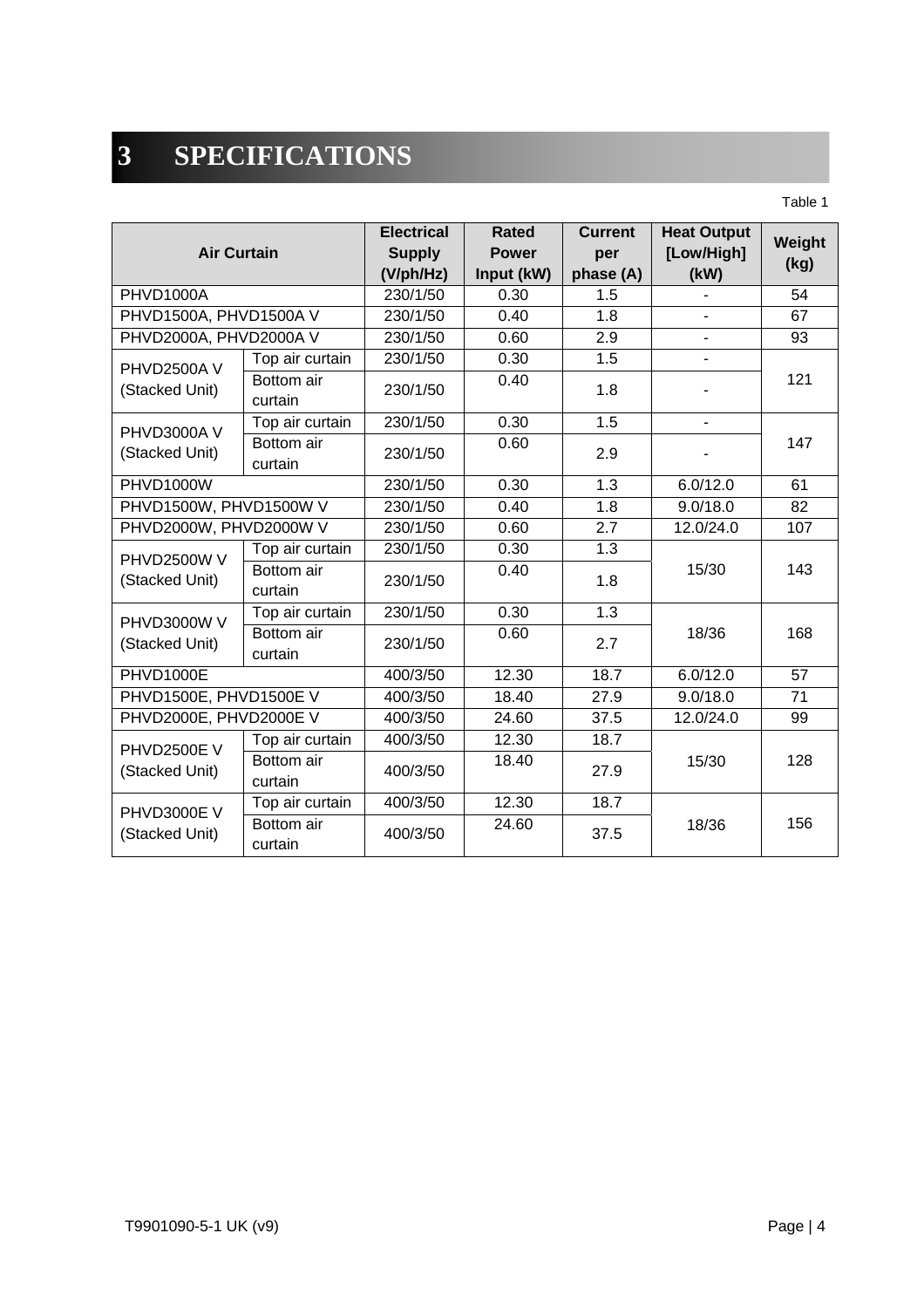# **4. INTRODUCTION**

Established in the 1960s, Thermoscreens is a leading air curtain manufacturer that exports to over 60 countries worldwide.

As with all our products, the Designer PHV range of air curtains is designed with energy efficiency in mind.

Designer PHV models suffixed E, W or A are designed to be surface mounted inside a building, located horizontally over a doorway or vertical close to door opening.

They must not be installed on the outside of a building or built into a cabinet or recessed in any way.

Please complete the following details for your reference:

| Date of Purchase     |  |
|----------------------|--|
| Place of Purchase    |  |
| <b>Serial Number</b> |  |

Proof of purchase is required to make a claim under warranty.



Thermoscreens Ltd St. Mary's Road **Nuneaton Warwickshire** England CV11 5AU

Email: sales@thermoscreens.com — http://www.thermoscreens.com

Tel: +44 (0) 24 7638 4646 — Fax: +44 (0) 24 7638 8578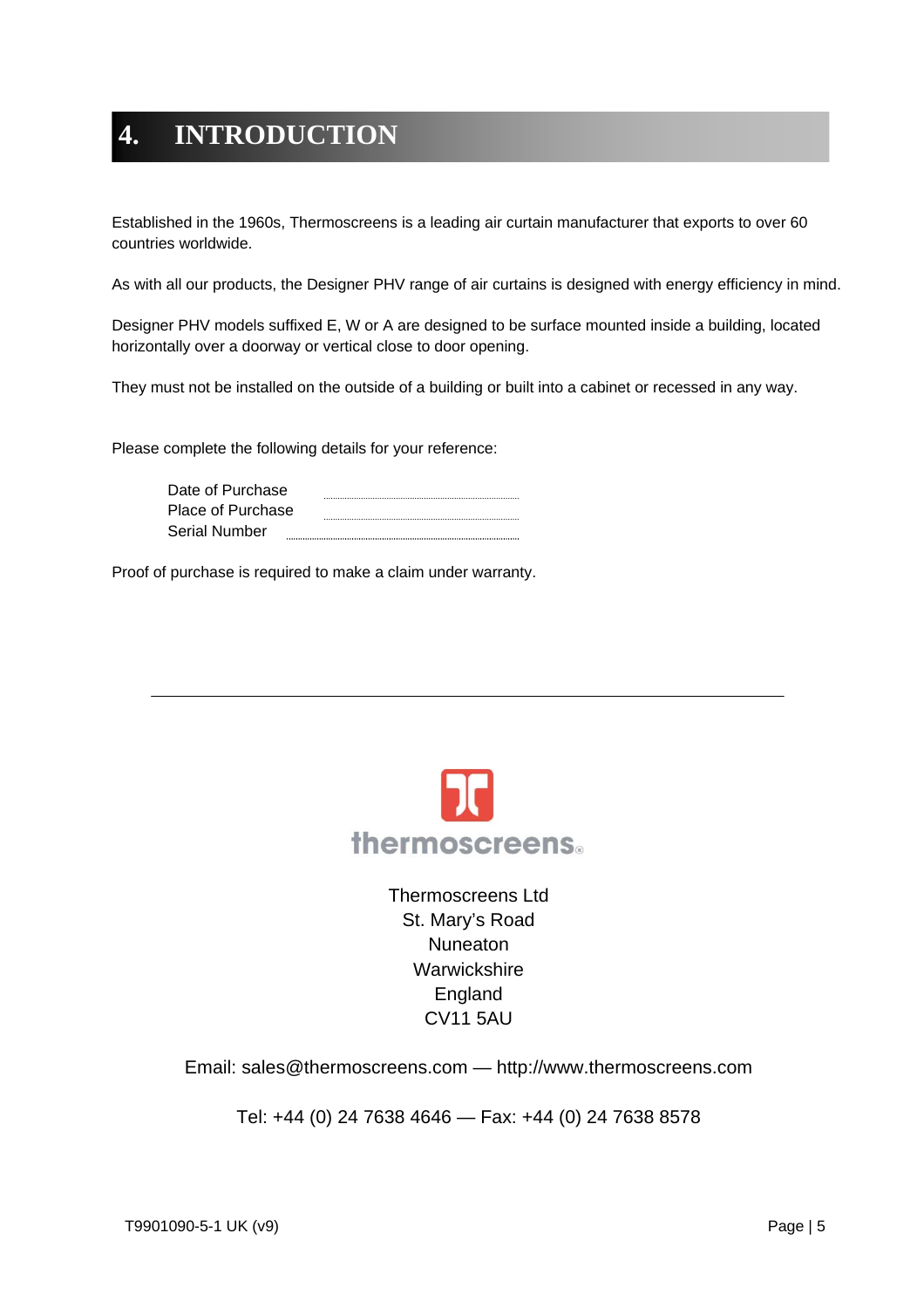# **5. DELIVERY CONTENTS**

The following items are supplied in the box at delivery.

**NOTE:** If any parts are missing or damaged contact your place of purchase.



Horizontal or vertical plus fittings

#### **Accessories**

Spare M4 socket button screws 2.5mm hexagon key wrench M10 stainless steel dome nuts (vertical unit) M8 stainless steel dome nuts (horizontal unit) Fixing kits (if applicable) RJ extension lead (vertical unit)

#### **Designer PHV Air Curtain <b>Ecopower Remote Control**



Supplied with 6m RJ Control Cable

#### **Outdoor Air Thermostat (Optional – supplied by Installer)**



Used for simple weather compensation control (disables heating on a warmer day)

## **6. TOOLS REQUIRED**

The following tools are required for installation:

- Flat blade screwdrivers
- Pozi head screwdrivers
- 10mm spanner
- Adjustable spanner
- Electric drill
- Ladders
- Appropriate lifting equipment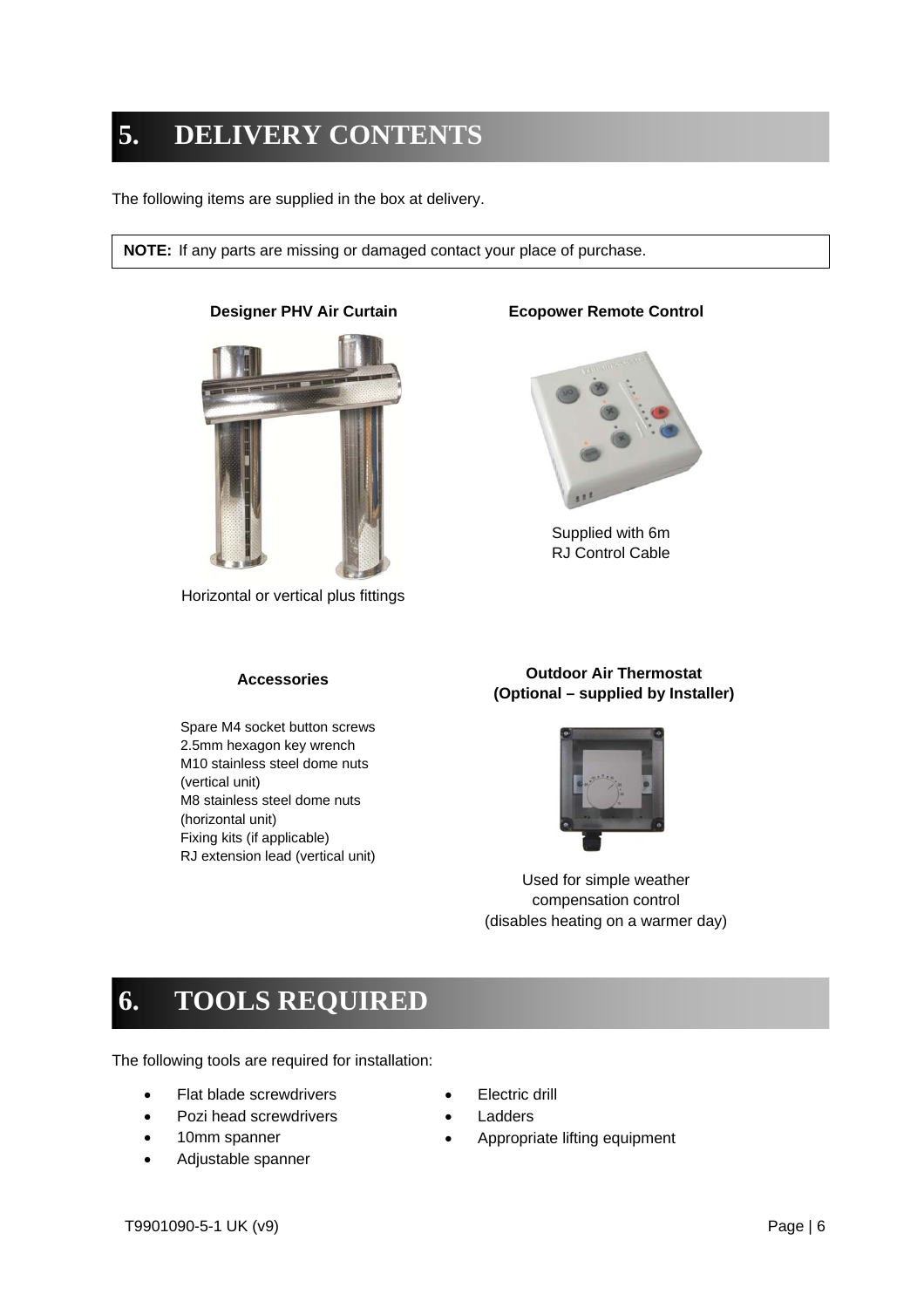# **7. INSTALLATION**

The Designer PHV air curtain should be surface mounted horizontally over a doorway and not exposed to the external environment or moist conditions. It should not be built-in or recessed in any way.

### **7.1 Horizontal Installation**

Ensure that the unit is mounted within its height specification of 1.8m to 3.5m maximum (from floor level to the underside of the unit) with the air discharge grille positioned nearest to the door.

- The air curtain should be located as close to the door opening as possible for best performance, obstructions such as door opening devices, structural beams etc. will reduce the efficiency of the air curtain.
- There must be at least 200mm clearance at the air inlet for air to enter the unit, see Appendix 1a and Appendix 1b.

**NOTE:** For the air curtain to work well the width of the open doorway should be less than the length of the air curtain.

### **7.1.1 Wall or Ceiling Fixing**

Using the 2.5mm hexagon key wrench supplied, unfasten and remove casing screws from the Designer PHV unit and carefully detach the back and inlet grille panels. All screws should be kept safe as they will be required later in the installation.



Fig 1

Designer PHV horizontal air curtains are supplied with two stainless steel wall or ceiling brackets fitted to each end of the unit. Refer to Appendix 1A and Appendix 1B for mounting details. Drill the wall accordingly and secure the unit above the door. Ensure all fixings are correctly fitted and tightened.

**NOTE**: Use suitable fixing bolts (not supplied) to fix the unit to the wall or ceiling, taking into account the type of wall/ceiling and the weight of the unit (see section 3: Specifications).





**ATTENTION:** For stainless steel units the inlet grille and back panels are coated in an easy to peel protective film. Please ensure all the protective film is removed before the air curtain is put into service. For clarity, all photographs in the instructions show the stainless steel sheet with the protective film already removed.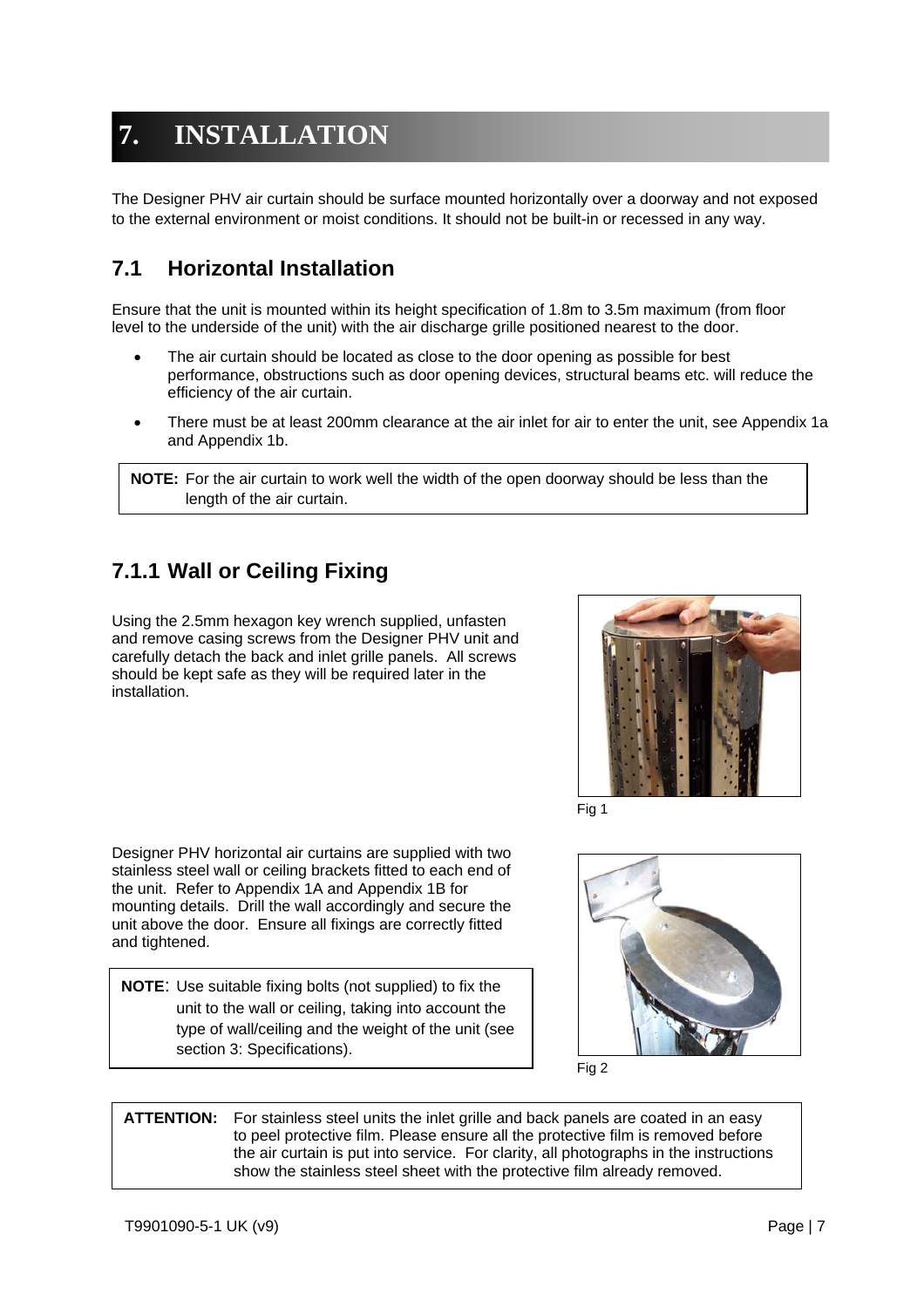For multiple air curtains joined together over a doorway an additional wall bracket (T6811940) or ceiling bracket (T6811950) must be fitted at each joining point, see Fig 3. Back and inlet grille panels should only be fitted after all functional tests have been completed and verified (See Commissioning).



Fig 3

### **7.2 Vertical Installation**

Prior to commencing any vertical installation it is essential to ensure the correct handing Designer PHV unit(s) have been selected.

The air curtain is located close to the door opening with the base plate touching the wall (see Fig 4) and with the air discharge grille positioned nearest to the door (see "Handing Guide" in Appendix 2). Maximum doorway width = 2m per air curtain. For maximum effectiveness it is essential to ensure the height of the air curtain is slightly higher than the opening height of the door. Obstructions such as door opening devices, structural beams etc. will reduce the efficiency of the air curtain. There must be at least 200mm clearance at the air inlet for air to enter the unit, see Appendix 2.

### **7.2.1 Floor Fixing**

Using the 2.5mm hexagon key wrench supplied, unfasten and remove casing screws from the Designer PHV unit and carefully detach the back and inlet grille panels. All screws should be kept safe as they will be required later in the installation.

Before installing the Designer PHV unit obtain four suitable fixing bolts, taking into account floor type and unit weight (see section 3: Specifications). Rawlplug ® M10 Projecting Rawlbolt ® 44356 type may be suitable. For dimensional details refer to the general assembly drawing, see Appendix 2.

Designer PHV vertical air curtains are supplied with the base plate fitted. Determine and place the unit at its most favourable position. A wall bracket must be fitted to the top of the unit for PHVD2000V and PHVD2500V air curtains to tether the top of the unit to the wall. In order to use the wall bracket supplied ensure the back of the base plate touches against the wall.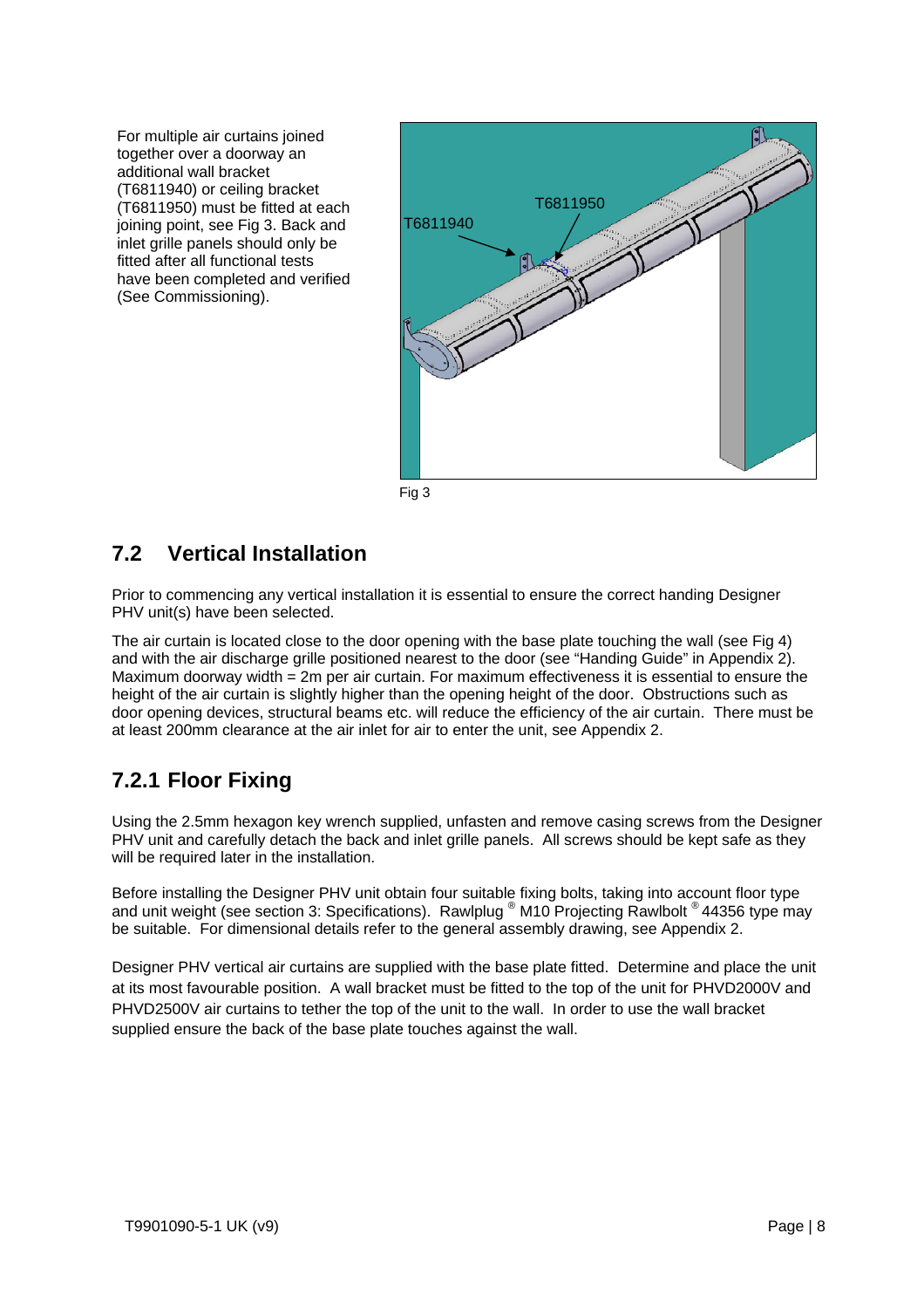Using the base plate as a template, mark the location of the four holes, as indicated in the adjacent picture.

Using a suitable masonry drill bit correctly drill the four marked out holes. Place M10 fixing bolts into each hole, ensuring all bolts are upright.



Fig 4



Fig 5



Fig 6



Fig 7

Reposition the air curtain base plate over the projecting bolts. Tighten each M10 nut as indicated in the adjacent picture. Ensure the vertical unit is secure, level and square.

Using a hacksaw carefully cut the projecting bolt flush with the nut, ensuring the base plate is not damaged or marked in any way.

Remove only one M10 nut and refit and secure bolt with a stainless steel M10 dome nut supplied. Repeat for each of the other three projecting bolts one at a time.

Back and inlet grille panels should only be fitted after all functional tests have been completed and verified (See Commissioning).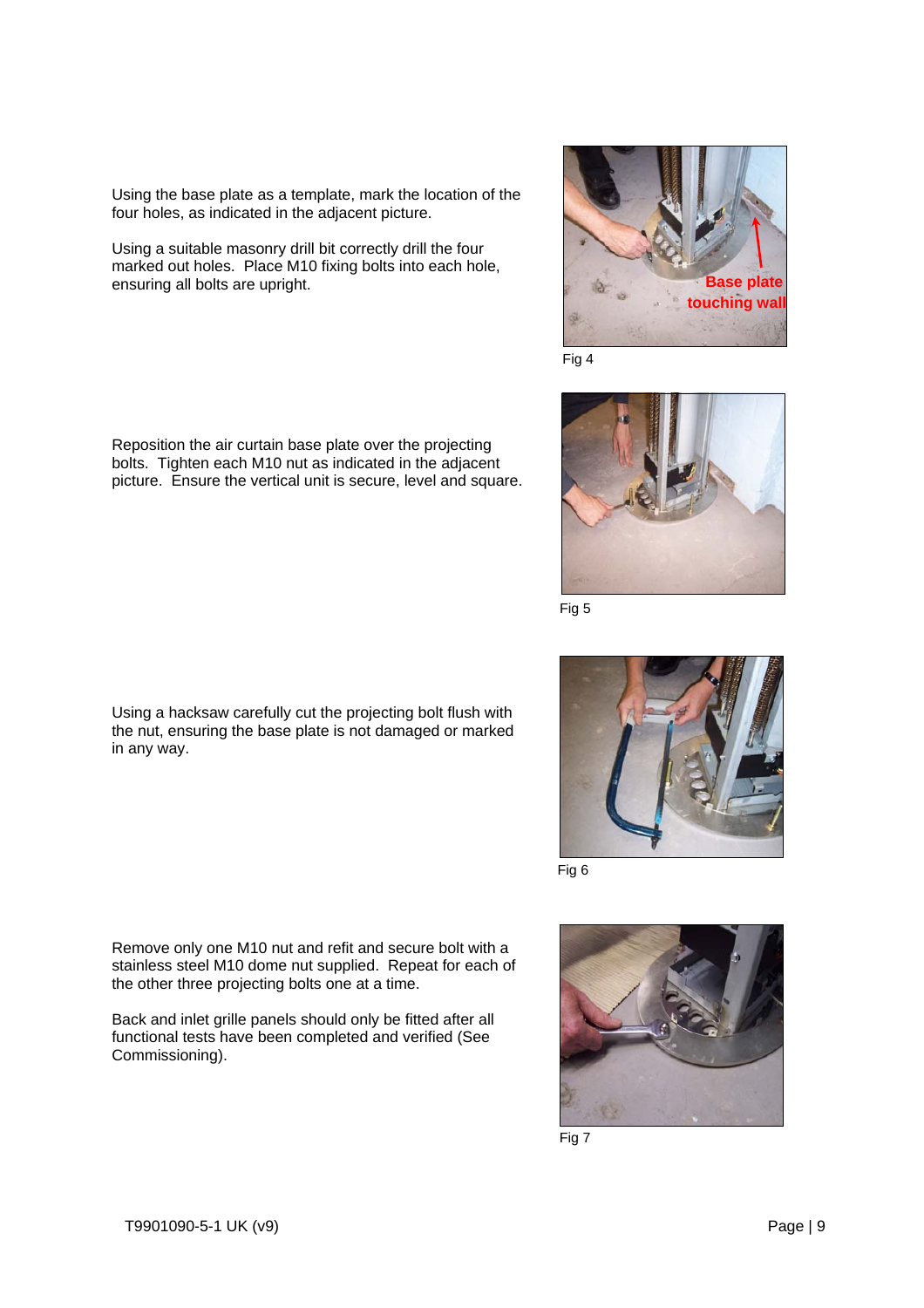### **7.2.2 Stacking Air Curtain**

Only a single 1.0m stacking vertical air curtain should be mounted on top of another vertical unit. The maximum overall height for stacking is 2.78m (1.5m + 1.0m vertical). All units higher than 1.5m must be secured with a wall bracket at the top of the stack.

Using fixing kit components supplied the vertical stack frames are joined together using M8 x 25mm hexagonal bolts and M8 nyloc nuts (see Fig 8).

**ATTENTION:** For stainless steel units the inlet grille and back panels are coated in an easy to peel protective film. Please ensure all the protective film is removed before the air curtain is put into service. For clarity, all photographs in the instructions show the stainless steel sheet with the protective film already removed.



Fig 8

# **8. LPHW MODELS**

For the design of the water pipework system and pump, water flow rates and pressure drops for maximum heat output of the air curtain are given in Table 2 below. Table 2

|                    | 2 row coil (based on 82/71°C)           |                                     |                                   | 3 row coil (based on 60/40°C)      |
|--------------------|-----------------------------------------|-------------------------------------|-----------------------------------|------------------------------------|
| <b>Air Curtain</b> | <b>Water Flow Rate</b><br>$($ l/min $)$ | <b>Water Pressure</b><br>Drop (kPa) | <b>Water Flow Rate</b><br>(1/min) | <b>Water Pressure</b><br>Drop(kPa) |
| PHVD1000W          | 15.6                                    | 4.9                                 | 8.6                               | 9.8                                |
| PHVD1500W          | 23.4                                    | 9.3                                 | 12.9                              | 10.0                               |
| PHVD2000W          | 31.2                                    | 14.9                                | 17 1                              | 18.4                               |
|                    |                                         |                                     |                                   |                                    |

**NOTE:** Water flow rates and pressure drops at different water temperatures can be calculated using the Thermoscreens coil calculation programme. Visit the Thermoscreens website for details.

For LPHW models ensure suitable water mains isolation valves, as Fig 9, are fitted to both the flow and return pipework

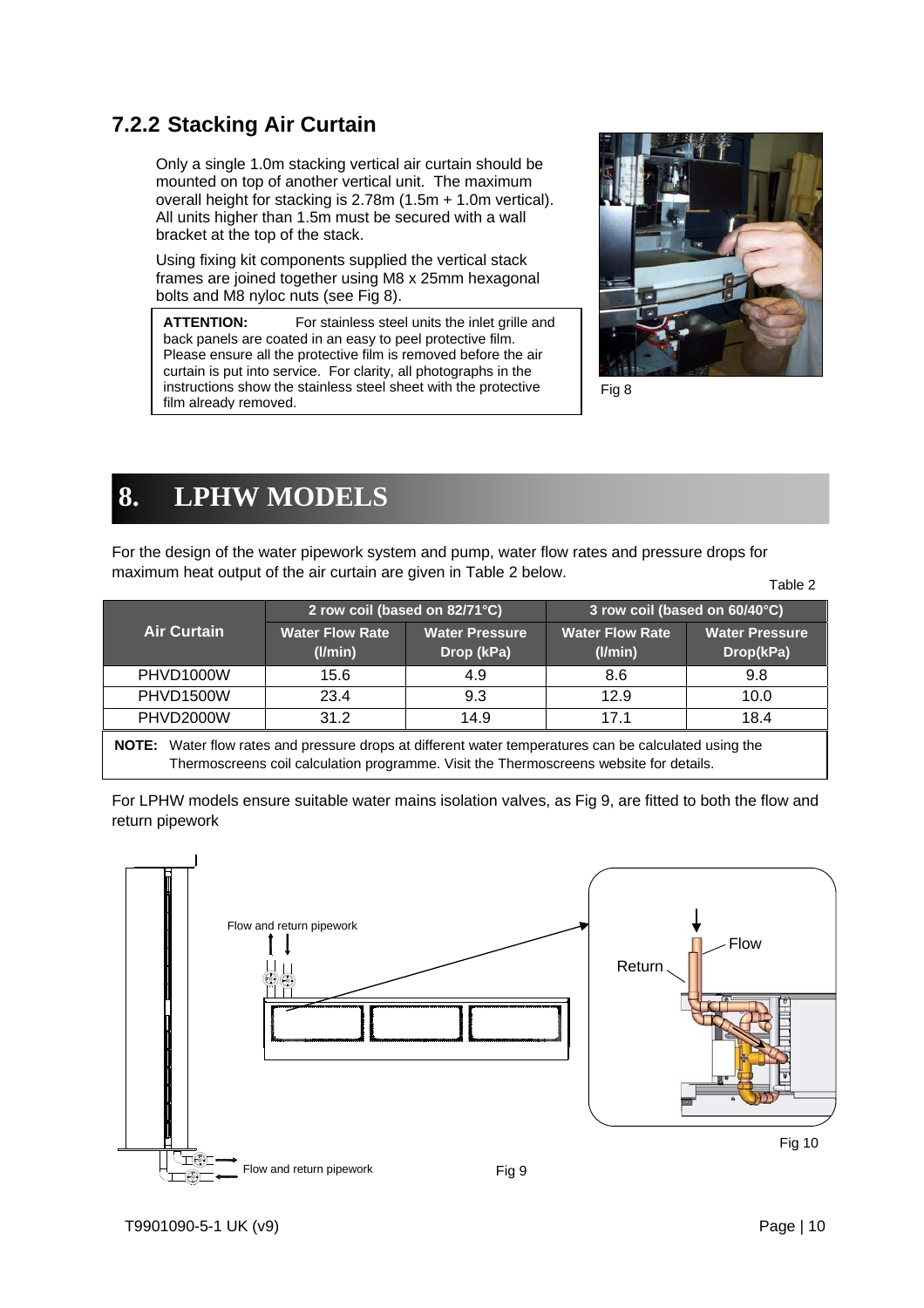## **9. REMOTE CONTROL INSTALLATION**

Mount the Ecopower remote control in a convenient position directly to the wall or onto a switch box.

### **9.1 Wall mounting**

- **Step 1** Using a screwdriver undo the screw on the top of the remote control case and pull the back case away (see Fig 11).
- **Step 2** Feed one end of the RJ control cable through the back case, secure it, then screw the back case to the wall using suitable fixings (not supplied).
- **Step 3** Connect the RJ plug to the RJ socket on the PCB in the remote control.
- **Step 4** Refit the front case.

#### **9.2 Switch box mounting**

- **Step 1** Using a screwdriver undo the screw on the top of the remote control case and pull the back case away (see Fig 11).
- **Step 2** Feed one end of the RJ control cable through the switch box, feed and secure the RJ control cable through the back case and secure back case to switch box using 2 mounting screws (not supplied) (see Fig 12).
- **Step 3** Connect the RJ plug to the RJ socket on the PCB in the remote control.
- **Step 4** Refit the front case.

**NOTE:** For optional remote control settings see Section 10.

### **10. REMOTE CONTROL SETTINGS**

On the back of the PCB inside the Ecopower Remote Control you will find four DIP switches that provide the following optional features, see Table 3:

| <b>DIP</b>    | <b>Feature</b>                  | <b>Explanation</b>                                                                                 | <b>Default</b> | <b>Notes</b>                                                            |
|---------------|---------------------------------|----------------------------------------------------------------------------------------------------|----------------|-------------------------------------------------------------------------|
|               | Reset on power-up               | On restoring power after an<br>electrical interruption all Remote<br>Control settings are retained | <b>ON</b>      | <b>WARNING!</b> - Fans start<br>on their own after power<br>is restored |
| $\mathcal{P}$ | Stop fan on cold                | Fans are switched off when<br>heating level is achieved (AUTO<br>mode only)                        | <b>OFF</b>     |                                                                         |
| 3             | Never blow cold                 | Air curtain always heats in<br>AUTO mode                                                           | <b>OFF</b>     | Will not go to ambient<br>mode                                          |
| 4             | Room air<br>temperature control | Enables the room air sensor in<br>the Remote Control                                               | <b>OFF</b>     | Disables all other<br>temperature sensors                               |



Fig 11



Fig 12

Table 3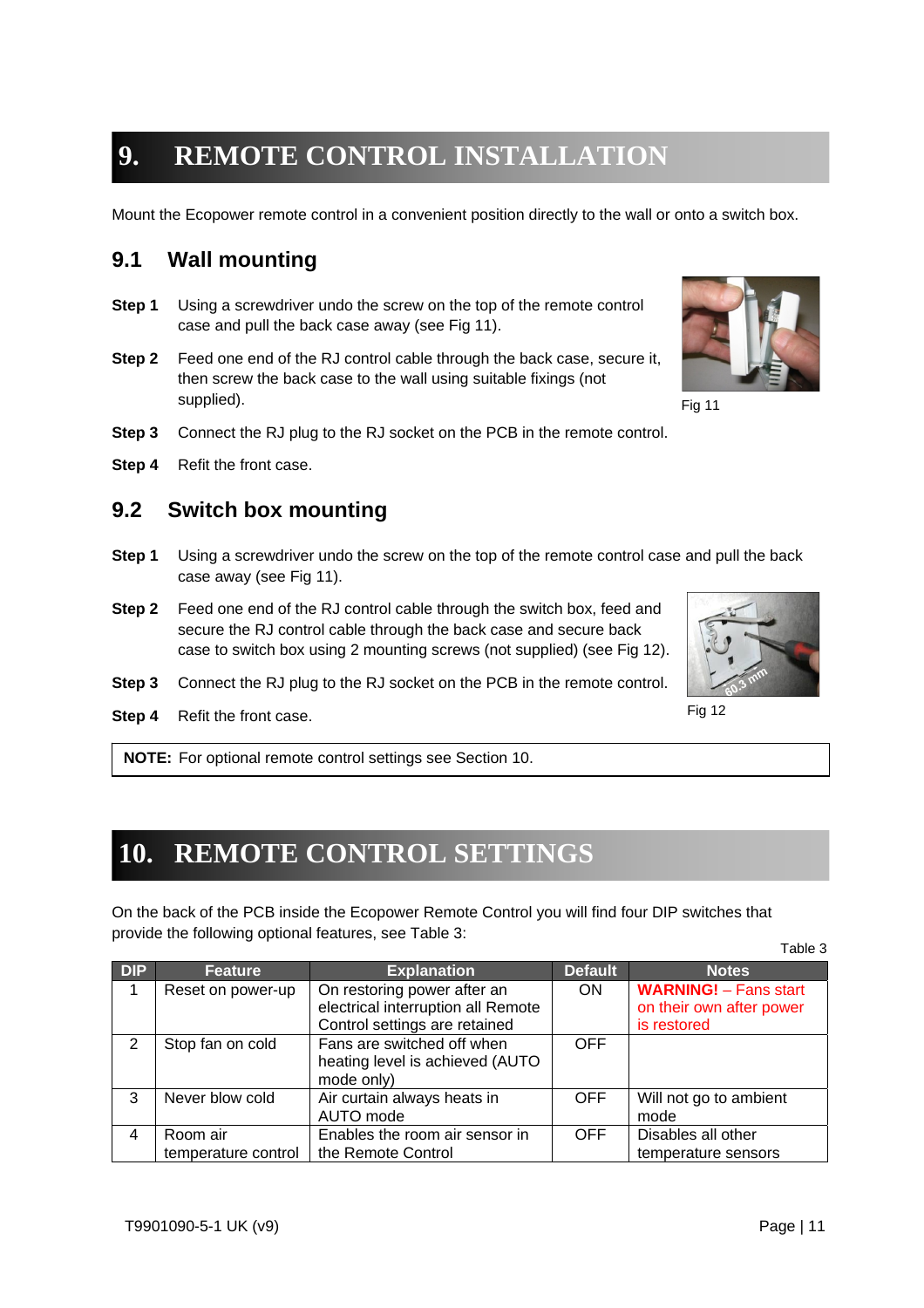# **11. EXTERNAL CONTROLS**

### **11.1 Remote switch contacts IN0, IN1**

Terminals IN0 and IN1 on the Ecopower PCB inside the air curtain can be used to provide different control strategies using remote volt-free contacts (see Fig 13). This could be to provide remote On/Off from a timer or BMS Digital/Output contact, to work with a door switch or for simple weather compensation control to disable heating when outdoor air temperatures become warmer. Table 4 describes the different functions:



Fig 13

Table 4

| <b>Function</b> |                 | INO                 | <b>Notes</b>                               |  |
|-----------------|-----------------|---------------------|--------------------------------------------|--|
|                 |                 |                     |                                            |  |
|                 | Unit operates   | Unit switches off   | Use the Remote Control to set up unit and  |  |
|                 | normally in     | after 15s, with fan | then hide it away if required. *           |  |
| Remote          | MANUAL Mode or  | run-on at Medium    |                                            |  |
| On/Off          | AUTO Mode       | fan speed if        | On/Off is then done via IN0 using a remote |  |
| (INHIBIT)       | from the Remote | $DIP$ 2 = OFF       | volt-free contact.                         |  |
|                 | Control         |                     |                                            |  |

| <b>IN1</b><br><b>Function</b> |                                                             | DIP <sub>4</sub>                                                  | <b>INO</b> | <b>Notes</b> |                                                                |
|-------------------------------|-------------------------------------------------------------|-------------------------------------------------------------------|------------|--------------|----------------------------------------------------------------|
|                               | 一                                                           | $\Delta$                                                          |            |              |                                                                |
| Door<br>Switch                | After 30s the<br>heating is disabled<br>and the fan goes to | Unit operates<br>normally in<br>MANUAL Mode or                    |            |              | <b>Normal Control</b>                                          |
| Control                       | low speed                                                   | <b>AUTO Mode</b><br>from the Remote<br>Control                    | <b>ON</b>  |              | Door Closed:- —<br><b>Heating Off</b><br>Low Fan Speed         |
| Summer                        | Unit operates<br>normally in<br><b>MANUAL Mode or</b>       | Heating is disabled<br>straight away,<br>Fan speeds               |            | $\searrow$   | Simple weather<br>compensation control<br>using an outdoor air |
| Winter                        | AUTO Mode<br>from the Remote<br>Control<br>COLD DAY         | operate normally<br>from the Remote<br>Control<br><b>WARM DAY</b> | <b>OFF</b> | $\mathbf{x}$ | thermostat with volt free<br>contacts<br>(see Section 11.3)    |

**NOTE:** Wire volt-free, remote switch contacts to 2-way screw terminals IN0 and IN1 using 2-core cable.

**WARNING:** Do not apply any voltage to terminals IN0 and IN1 as this will damage the Ecopower PCB inside the air curtain.

**\* NOTE:** The Ecopower Remote Control must stay plugged-in for the air curtain to keep working. An optional plug-in EEPROM is available from Thermoscreens so the Remote Control can be unplugged and the air curtain stay working. Visit the Thermoscreens website for details.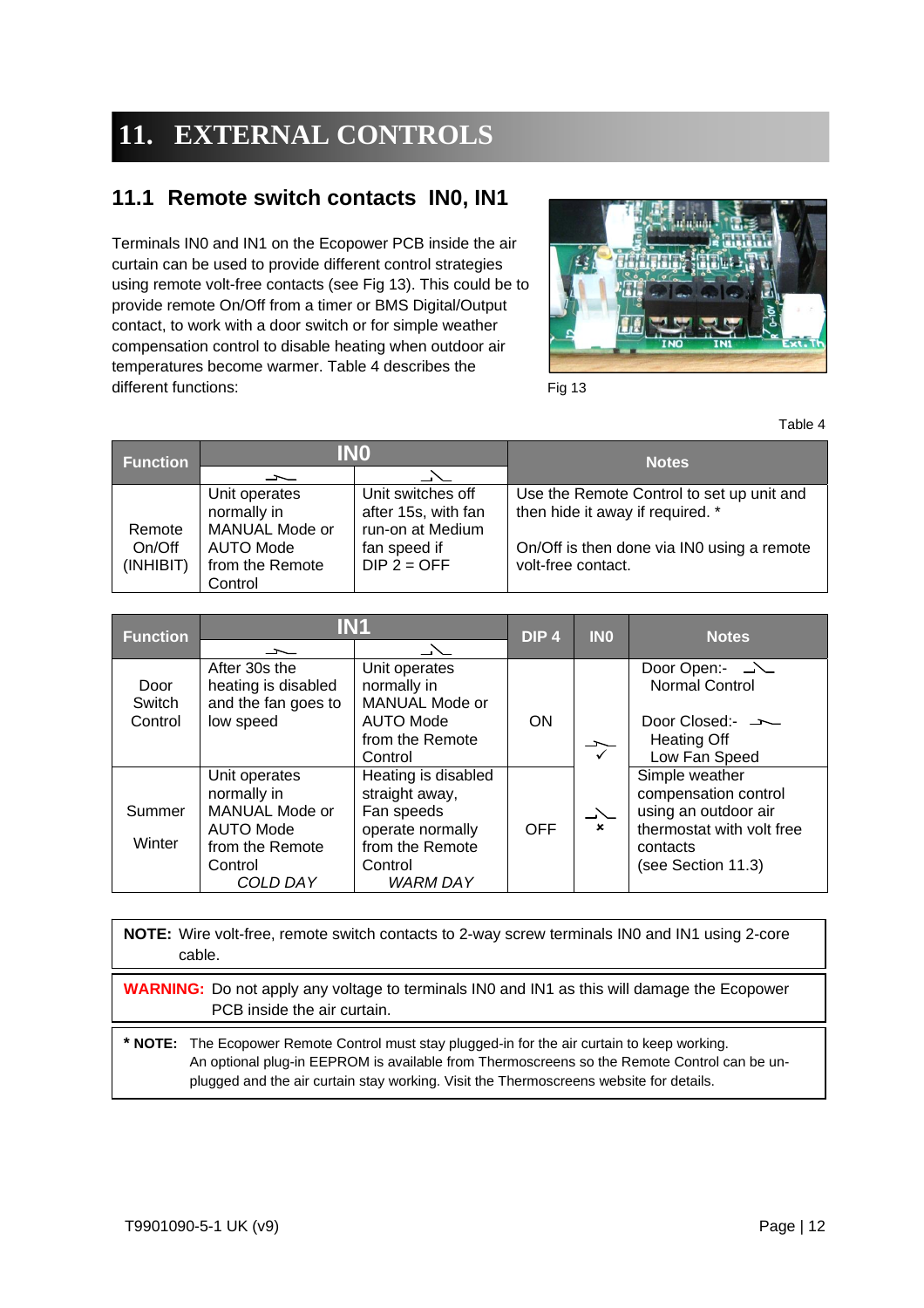### **11.2 Overheat safety cut-out indication**

For electric heated air curtains the Ecopower PCB includes a fault indication signal for if the overheat safety cut-out on the electric heater operates.

Volt free changeover contacts (6A 250VAC 30VDC) can be wired via the 3-way screw terminal "HEALTHY" (see Fig 14).

Refer to Section 18.1: Overheat Safety cut out, for how to reset a overheat safety cut-out situation.



### 11.3 Weather compensation control (Summer/Winter)

To save heating energy on warmer days a simple weather compensation (Summer/Winter) heat control strategy can be used. Fit an outdoor air thermostat with volt-free contacts (supplied by the installer) to a north facing wall.

Use a 2-core cable to connect the outdoor air thermostat to 2-way terminal IN1 on the Ecopower PCB (see Fig 15)

On the Ecopower PCB, set DIP 4 to OFF as per Table 4, (see Section 11.1: Remote switch contacts IN0, IN1).



|              | <b>WARNING:</b> Do not apply any voltage to terminal IN1 as this will damage the Ecopower PCB.                                                                                                                                                                                                                                    |  |  |  |  |  |  |
|--------------|-----------------------------------------------------------------------------------------------------------------------------------------------------------------------------------------------------------------------------------------------------------------------------------------------------------------------------------|--|--|--|--|--|--|
| <b>NOTE:</b> | To promote increased energy saving a more advanced weather compensation control strategy is available from<br>Thermoscreens. Using a heating curve, the discharge air temperature of the airstream coming from the air curtain<br>is controlled against the outside air temperature. Visit the Thermoscreens website for details. |  |  |  |  |  |  |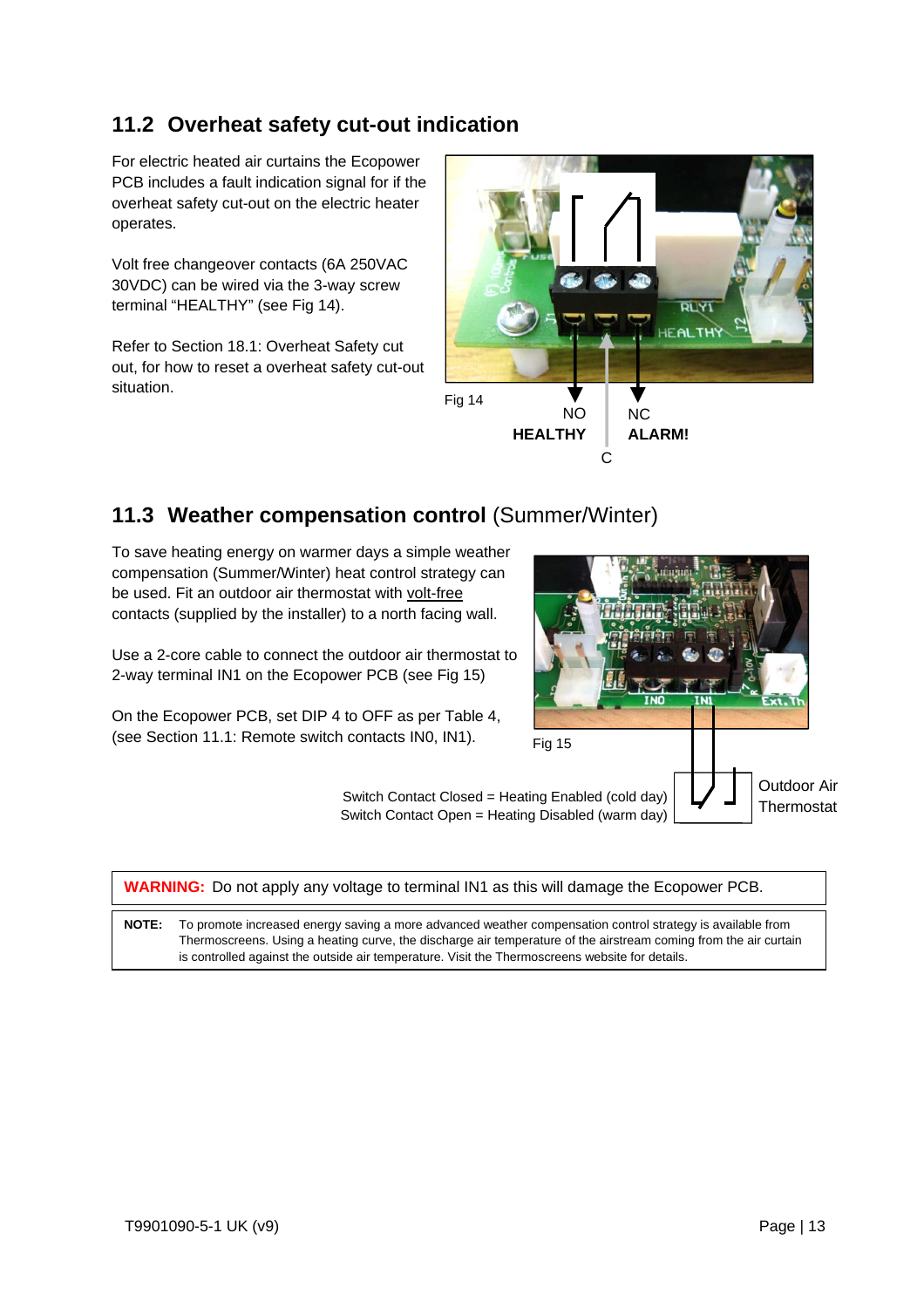## **12. MULTIPLE AIR CURTAIN SYSTEMS**

To Master/Slave two or more air curtains together, or if there are two air curtains in a vertical stack, the remote control is plugged into the first unit (the Master) and a RJ extension lead then connected from the Master to the Slave unit(s).

Horizontal application air curtains may be connected as indicated below. Thermoscreens 3m RJ extension leads are available and should be ordered separately.

For horizontal Master/Slave configuration an independent mains supply as per Table 1 must be supplied to each air curtain.

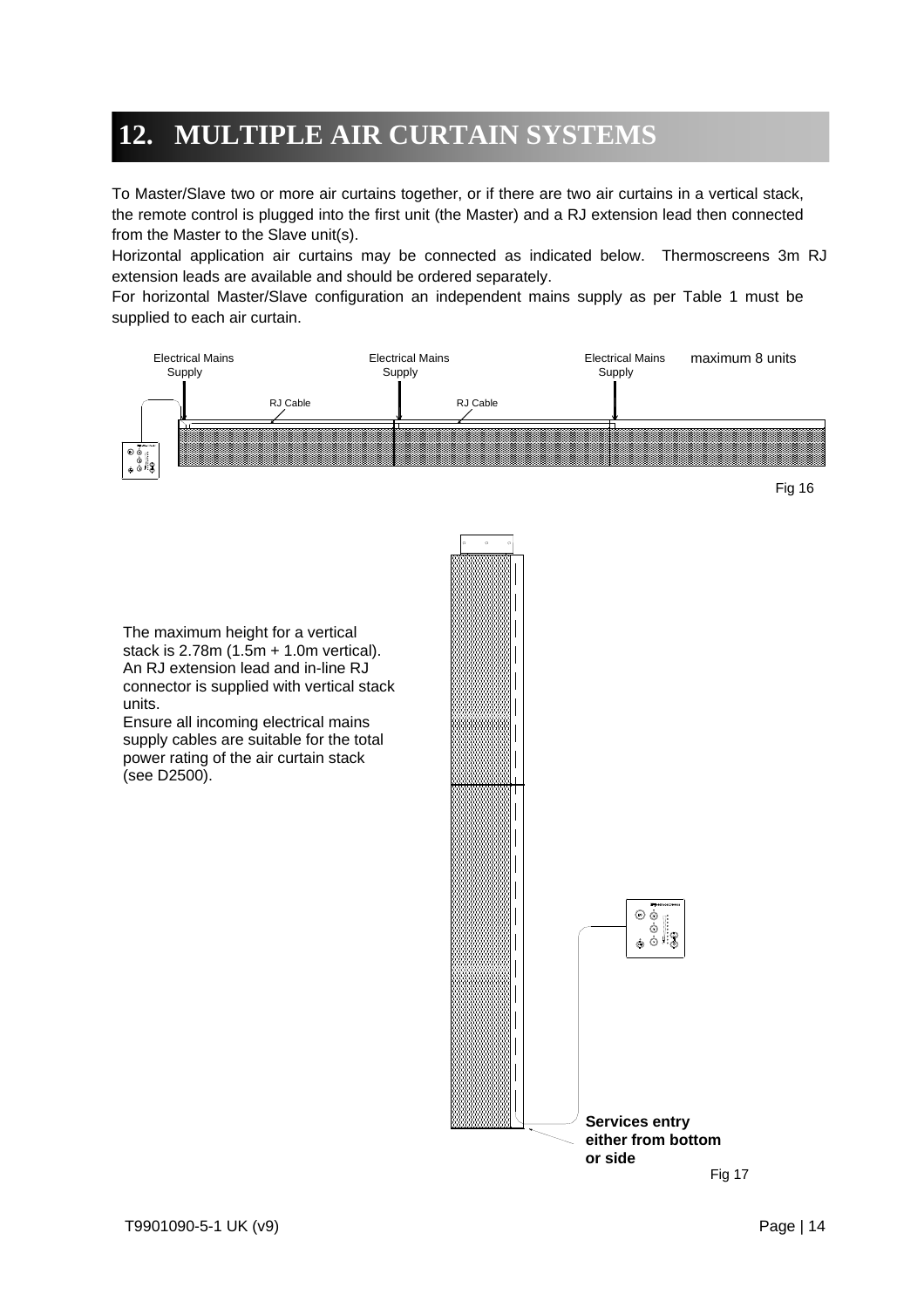# **13. SYSTEM CONFIGURATION**

### **13.1 Optional features**

**WARNING:** Isolate and disconnect air curtain from the power source before making any changes.

DIP switches on the air curtain Ecopower PCB (see Fig 18) provide the following optional features, as explained below:

- Fan heat interlock
- Disable fan run-on
- Thermostat master (for master/slave installations)
- Weather compensation heat control (Summer/Winter)
- Door switch control



Fig 18

| <b>Feature</b>                                                                                                                                                                                                                                                                                                                                                          | <b>DIP setting</b>                                                       | <b>Default</b>                                                                     | <b>Notes</b>                                                                                                                                                                                  |
|-------------------------------------------------------------------------------------------------------------------------------------------------------------------------------------------------------------------------------------------------------------------------------------------------------------------------------------------------------------------------|--------------------------------------------------------------------------|------------------------------------------------------------------------------------|-----------------------------------------------------------------------------------------------------------------------------------------------------------------------------------------------|
| <b>Fan heat interlock</b><br>Allows fan speed to govern heat<br>output on electric heated units.<br>If low or medium fan speed is<br>selected, a lower heat output<br>results. High heat operates only<br>on high fan speed.                                                                                                                                            | DIP <sub>1</sub><br>ON                                                   | ON<br>Heat output is<br>governed by fan<br>speed.                                  | This feature is only used with<br>electric heated air curtains to<br>limit very high air<br>temperatures.<br>Set DIP1 to OFF if unit is<br>water heated or ambient.                           |
| Disable fan run-on<br>The 2 minute fan run-on after<br>switch off is enabled or disabled<br>on electric heated air curtains.                                                                                                                                                                                                                                            | DIP <sub>2</sub><br>ON<br>$\overline{2}$<br>$\mathbf{R}$<br>$\mathbf{1}$ | <b>OFF</b><br>Fan run-on at<br>medium speed<br>enabled.                            | Must only be used for water<br>heated or ambient air<br>curtains. Each air curtain<br>must have DIP2 set to ON for<br>no fan run-on.                                                          |
| <b>Thermostat master</b><br>For master/slave installations.<br>Only the air sensor in the<br>thermostat master air curtain is<br>used to measure air temperature.<br>Set DIP 3 to ON in the air curtain<br>that will be the master unit.                                                                                                                                | DIP <sub>3</sub><br>ON                                                   | <b>OFF</b><br>Air curtains in<br>master/slave<br>systems all act<br>independently. | Air sensor thermistors in all<br>slave air curtains will be<br>ignored.<br>Stops some units blowing<br>cold air and others blowing<br>warm air in master/slave<br>systems on larger doorways. |
| <b>Weather compensation control</b><br>or Door switch control<br>Simple weather compensation<br>control to save heating energy.<br>or<br>Door switch control.                                                                                                                                                                                                           | DIP <sub>4</sub><br>ON<br>3<br>1<br>$\mathbf{2}$                         | <b>OFF</b><br><b>IN1 Weather</b><br>compensation<br>ON<br>IN1 Door switch          | See section 11.1 Remote<br>Switch Contacts IN0 and IN1<br>for details<br>Weather compensation<br>control is the same as<br>Summer/Winter control                                              |
| <b>NOTE:</b> $\blacksquare$ $\blacksquare$ Black rectangle is moveable head of DIP switch.                                                                                                                                                                                                                                                                              |                                                                          |                                                                                    |                                                                                                                                                                                               |
| A range of advanced factory fitted and plug-in control options are available from Thermoscreens to<br>NOTE:<br>enhance the performance of the Ecopower PCB controller inside the air curtain. These include<br>advanced weather compensation control using a heating curve, outlet air temperature control,<br>strategies. Visit the Thermoscreens website for details. |                                                                          |                                                                                    | ECObus <sup>®</sup> Modbus BMS control, modulating heater outputs and EEPROMs for non-standard control                                                                                        |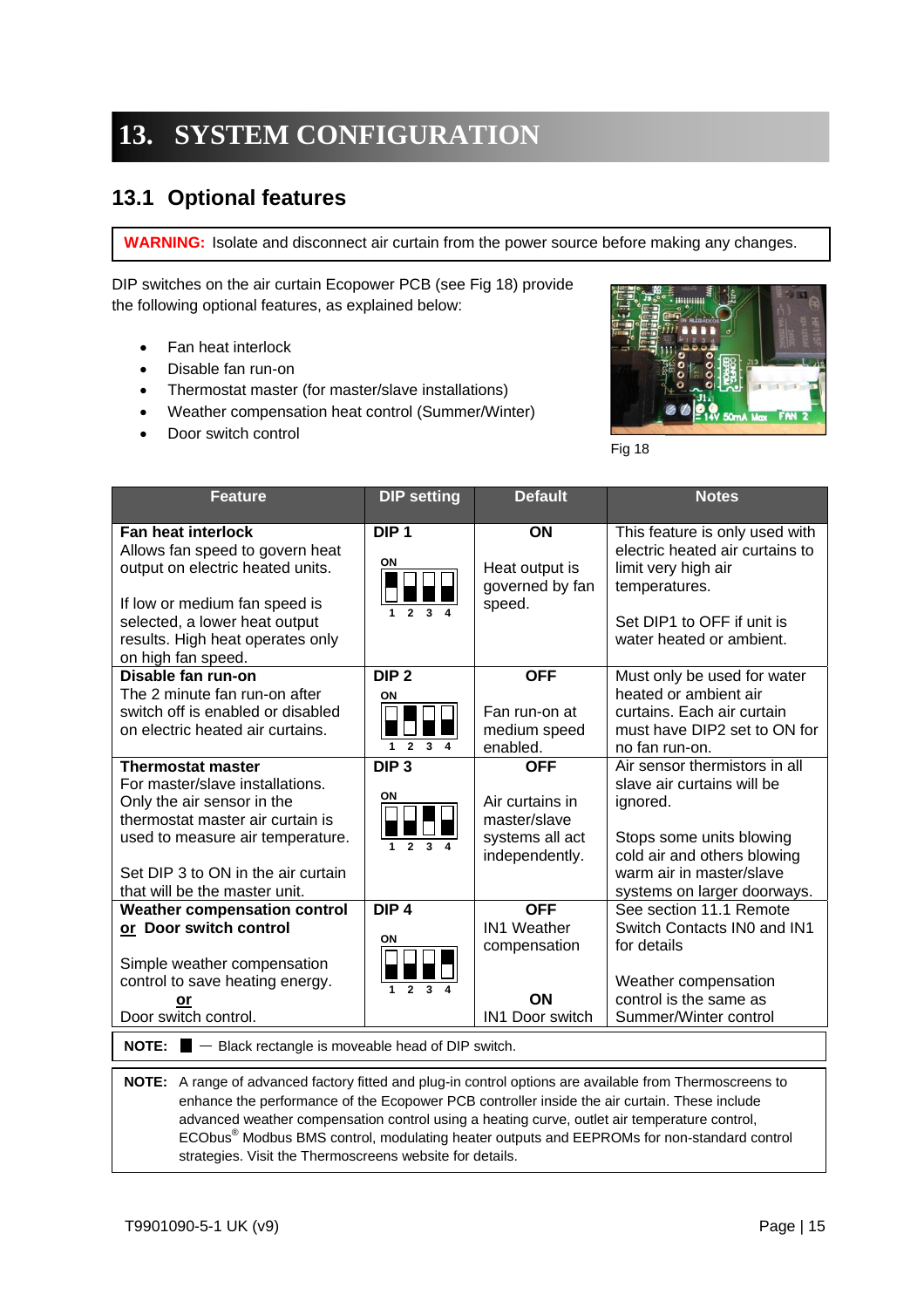# **14. FAN SPEED SELECTION**

Factory settings for the 3 fan speeds are shown in Table 5 below:

|  |  | (refer also to wiring diagrams in Appendix 3) |  |  |
|--|--|-----------------------------------------------|--|--|
|  |  |                                               |  |  |

Table 5

| <b>Fan Speed</b>                                     | Maximum air<br>velocity at<br>outlet grille<br>(m/s) | Maximum air curtain<br>mounting height<br>(m)                  | <b>Sound Pressure</b><br>Level of air<br>curtain<br>[ $dB(A)$ at 3m] | <b>Air Volume</b><br><b>Flow Rate</b><br>$(m^3/h)$<br>[for $AI$ ] |
|------------------------------------------------------|------------------------------------------------------|----------------------------------------------------------------|----------------------------------------------------------------------|-------------------------------------------------------------------|
| <b>HIGH</b><br>(black wire)                          | 11.0                                                 | 3.5                                                            | PHVD1000 - 59<br>PHVD1500 - 60<br>PHVD2000 - 61                      | 2050<br>3645<br>4145                                              |
| <b>MEDIUM</b><br>(blue wire)                         |                                                      |                                                                | PHVD1000 - 57<br>PHVD1500 - 57<br>PHVD2000 - 59                      | 1840<br>3455<br>3720                                              |
| <b>LOW</b><br>(red wire)<br>$\overline{\phantom{0}}$ | $\sim$ $\sim$<br>$\cdots$<br>$\sim$ $\sim$           | $\cdot$ $\cdot$ $\cdot$ $\cdot$<br>$\sim$ $\sim$<br>$\epsilon$ | PHVD1000 - 56<br>PHVD1500 - 53<br>PHVD2000 - 58<br>.                 | 1720<br>3345<br>3480<br>.                                         |

Sound pressure levels dB(A) at 3m distance are for a single air curtain mounted at its maximum mounting height, operating in a room with average acoustic characteristics as defined in CIBSE Guide B5 (reverberation time 0.7s at 1kHz) and a room size equivalent to 8 air changes per hour (ac/h). Care needs to be taken when selecting air curtains for an installation as noise levels can be several dB higher if the mounting height is reduced, if the room is more 'live' (i.e. hard surfaces, no furnishings or absorbent materials), if the room is smaller than 8 ac/h equivalent or a combination of these factors. Noise levels will also increase if more than one air curtain is installed at the same doorway (e.g. +3dB(A) for 2 equal point sources: direct field).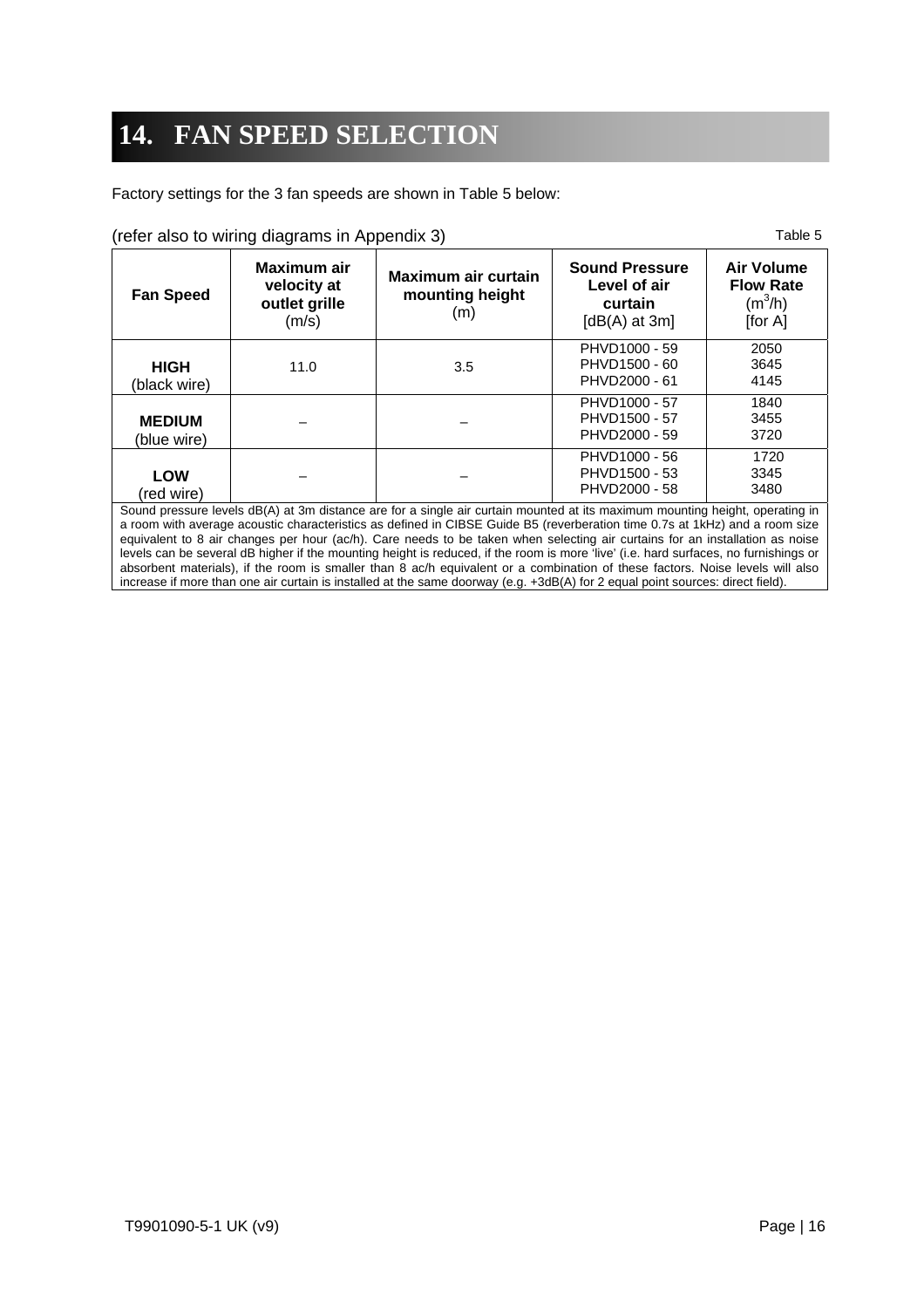## **15. REMOTE CONTROL OPERATION**

### **15.1 Ecopower Remote Control**



Use the Remote Control to operate the air curtain as follows:

### **1 On/Off**

Turns the air curtain On or Off.

**NOTE:** If an electric heated air curtain is heating when switched off the fan will run-on for approximately 2 minutes to dissipate excess heat.

### **2 Manual/Automatic**

Switches between Manual and Automatic modes. The Auto On indicator LED is lit for "Auto Mode" and unlit for "Manual Mode".

### **3 & 4 Heating level controls**

#### **Manual mode**

Select heating level from zero, to half heat, to full heat by stepping up or down with the heating level controls. The heating level scale shows the level selected.

#### **Automatic mode**

Heat output is controlled automatically according to:

- Inlet air temperature, or
- Room air temperature

This is dependent on the settings made in Section 10: Remote Control Settings (DIP switch 4).

### **5, 6 & 7 Fan speed**

Switch fan speed between Low, Medium and High respectively. The appropriate LED illuminates.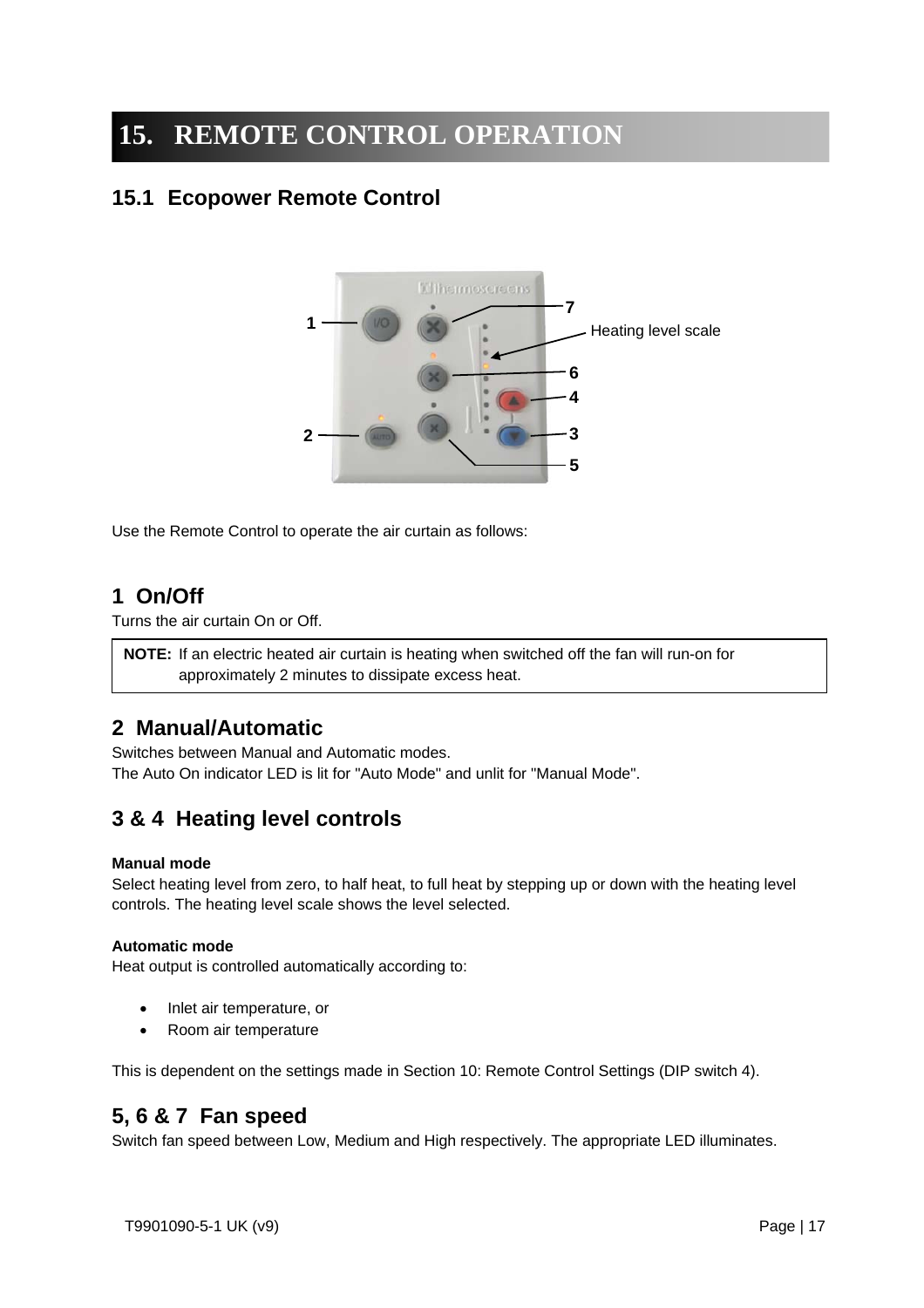## **16. COMMISSIONING THE SYSTEM**

### **16.1 Verify system operation**

To commission the system, verify the following conditions are met:

- All fans are working.
- Fans operate at Low, Medium and High speeds.
- There is no excessive mechanical noise coming from the fans.
- When heating is selected, the air stream from the discharge grille warms up across the whole length of the air curtain.
- When set to manual with fans set to high speed, heating increases as higher heat is selected.
- Warm air reaches across the doorway with door open or closed.
- Ecopower Remote Control operates correctly in both manual and auto modes.

### **16.2 Instruct customer and hand over**

Before leaving site, hand over the installation to the customer/end user or their representative.

**Explain** that any person operating the air curtain must be given supervision and instruction by the person responsible for their safety, concerning the safe use of the unit and to understand any hazards involved. Children and those with reduced physical, sensory or mental capabilities should not operate the air curtain.

**Recommend** that the doorway should be closed whenever possible but that during times of high pedestrian use it will become an 'open doorway'. The air curtain then serves an essential purpose by saving energy and providing comfort to occupants.

**Explain** that the inlet grilles and air filters (if fitted) must be cleaned regularly and the unit serviced at schedule intervals – see section 19: Service & Maintenance.

| <b>NOTE:</b> Leave these instructions with the customer/end user or their representative!! |
|--------------------------------------------------------------------------------------------|
|--------------------------------------------------------------------------------------------|

## **17. SIGN OFF**

**Complete the following once commissioning is completed:** 

| Installer signature | <b>Customer signature</b> |
|---------------------|---------------------------|
| Installer name      | <b>Customer name</b>      |
| Installer company   | <b>Customer company</b>   |
| <b>Date</b>         | Date                      |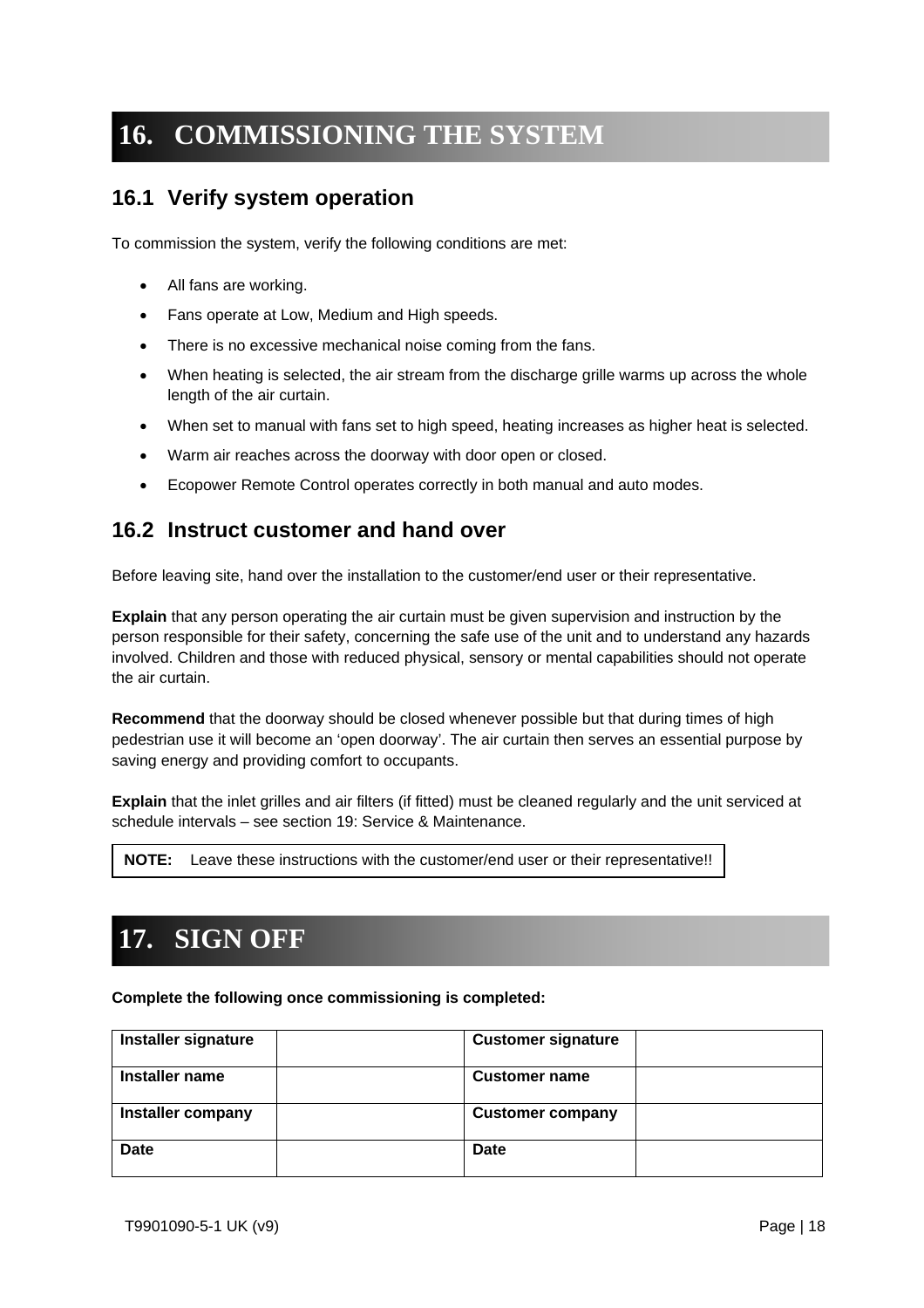# **18. FAULT CONDITIONS**

### **18.1 Overheat Safety cut-out**

An overheat fault in electric heated units may cause the overheat safety cut-out(s) to operate.

This is indicated by flashing LEDs on the Remote Control and a red status LED on the Ecopower PCB inside the air curtain.

Before resetting ensure there is adequate air flow from the air curtain and the unit has been commissioned as per section 16.

To reset a overheat safety cut-out:

- **Step 1** Switch off the electrical supply to the air curtain.
- **Step 2** Allow time for the air curtain to cool down, typically 10 minutes.
- **Step 3** Switch on the electrical supply to the air curtain.
- **Step 4** Press the Auto button on the Ecopower remote control 4 times.

Air curtain heaters will then operate and after 30 seconds the LEDs on the remote control will stop flashing and the status LED on the Ecopower PCB in the air curtain will flash green.

#### **18.2 Fuses**

In the event of an electrical fault internal electrical fuses may operate.

There are two internal fuses located on the Ecopower PCB inside the air curtain:

- Fuse 6.3A(T) supplies the fan motors within the air curtain
- Fuse 100mA(F) controls the circuitry of the Ecopower PCB

### **18.3 Ecopower PCB status indication**

There is a status LED on the Ecopower PCB inside the air curtain (See LED shown on Wiring Diagrams in the Appendix).

This indicates the status of the Ecopower Control system as follows:

- 1. LED flashing green operation normal
- 2. LED flashing red low supply voltage, remote control not plugged in or RJ cable fault
- 3. LED permanently red overheat safety cut-out(s) open circuit from an overheat situation (see Section 18: Fault Conditions for how to reset)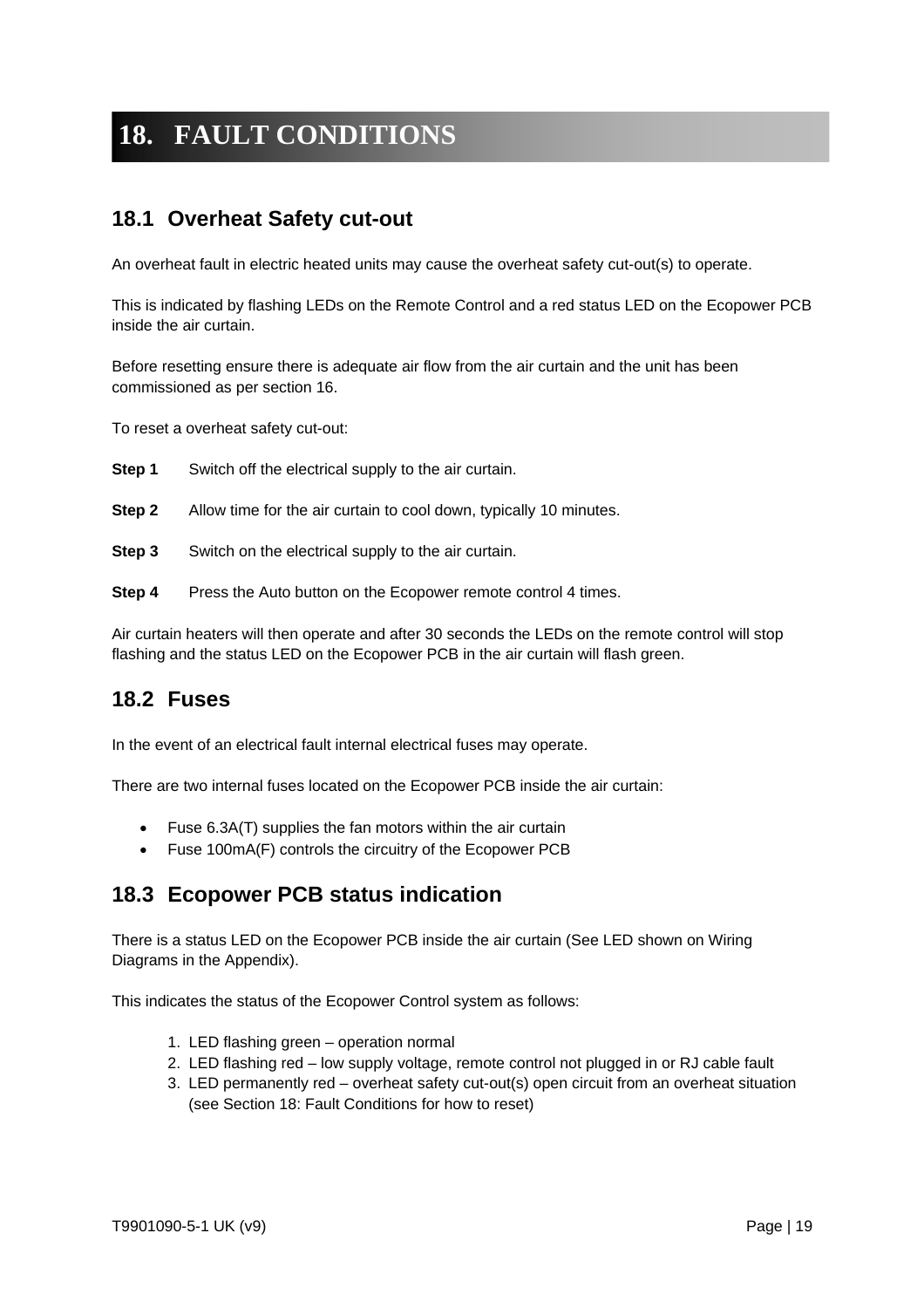## **19. SERVICE & MAINTENANCE**

**WARNING:** Failure to adequately maintain the unit and provide a suitable cleaning schedule will result in a loss of performance and reduced life expectancy of the air-curtain and possible overheating and fire risk with electric heated units.

### **19.1 Every week**

**NOTE:** Weekly maintenance can be carried out by the Cleaner or Janitor from floor level.

Turn off the air curtain to prevent entry of dust then clean the face of the air inlet grilles using a vacuum cleaner with an extension tube and brush.

### **19.2 Every 3 months**

**WARNING:** Before servicing, isolate and disconnect the air curtain from the electrical power.

**WARNING:** The following servicing and maintenance must be carried out by a competent electrician or a Thermoscreens appointed technician.

Clean and inspect the inside of the air curtain as follows:

- **Step 1** Remove the back and inlet grille panels.
- **Step 2** Clean and remove any build-up of dust and dirt within the air-curtain (back/inlet grille panels, electric heaters (if fitted), fan impellers, housings and motors) using a vacuum cleaner and soft brush.

**NOTE:** Build-up of dirt on fan impellers can cause vibration, noise and excessive wear on the motor bearings.

**Step 3** Check within the unit to ensure all electrical connections and crimped terminals are tight and that all cables are in good condition.

Refit air inlet grilles after servicing. Reconnect electrical supply and test to ensure correct operation (see Section 16: Commissioning).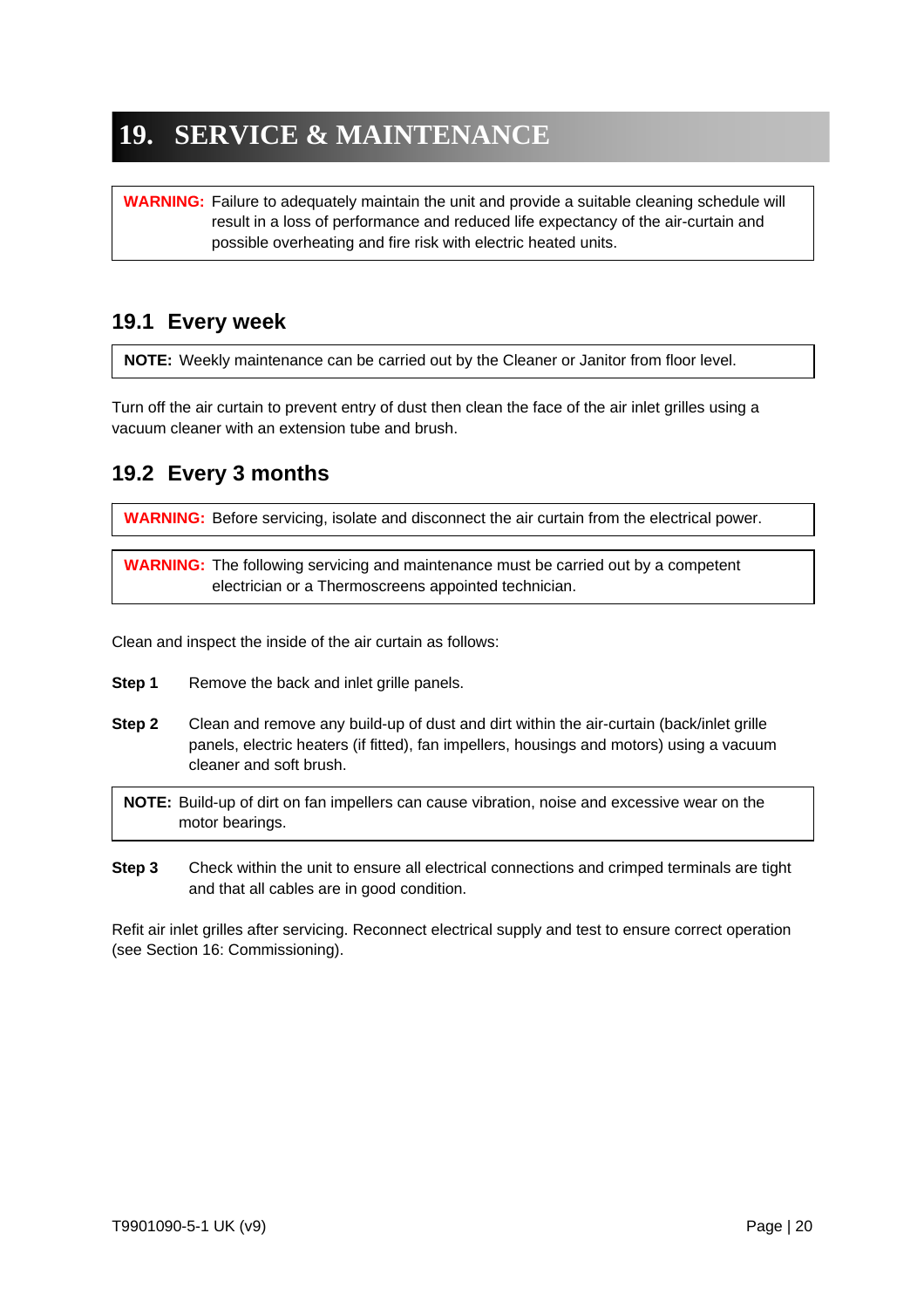## **20. WARRANTY**

All units are covered by a two year warranty.

Failure to adequately maintain the unit may void the warranty. If any problems are encountered, please contact your installer/supplier.

Failing this please contact the Thermoscreens warranty department.

Care has been taken in compiling these instructions to ensure they are correct. Thermoscreens Ltd. disclaims all liability for damage resulting from any inaccuracies and/or deficiencies in this documentation. Thermoscreens Ltd. retain the right to change the specifications stated in these instructions.

St. Mary's Road Nuneaton Tel: +44 (0) 24 7638 4646 Warwickshire England Fax: + 44 (0) 24 7638 8578 CV11 5AU www.thermoscreens.com

Thermoscreens Ltd Email: sales@thermoscreens.com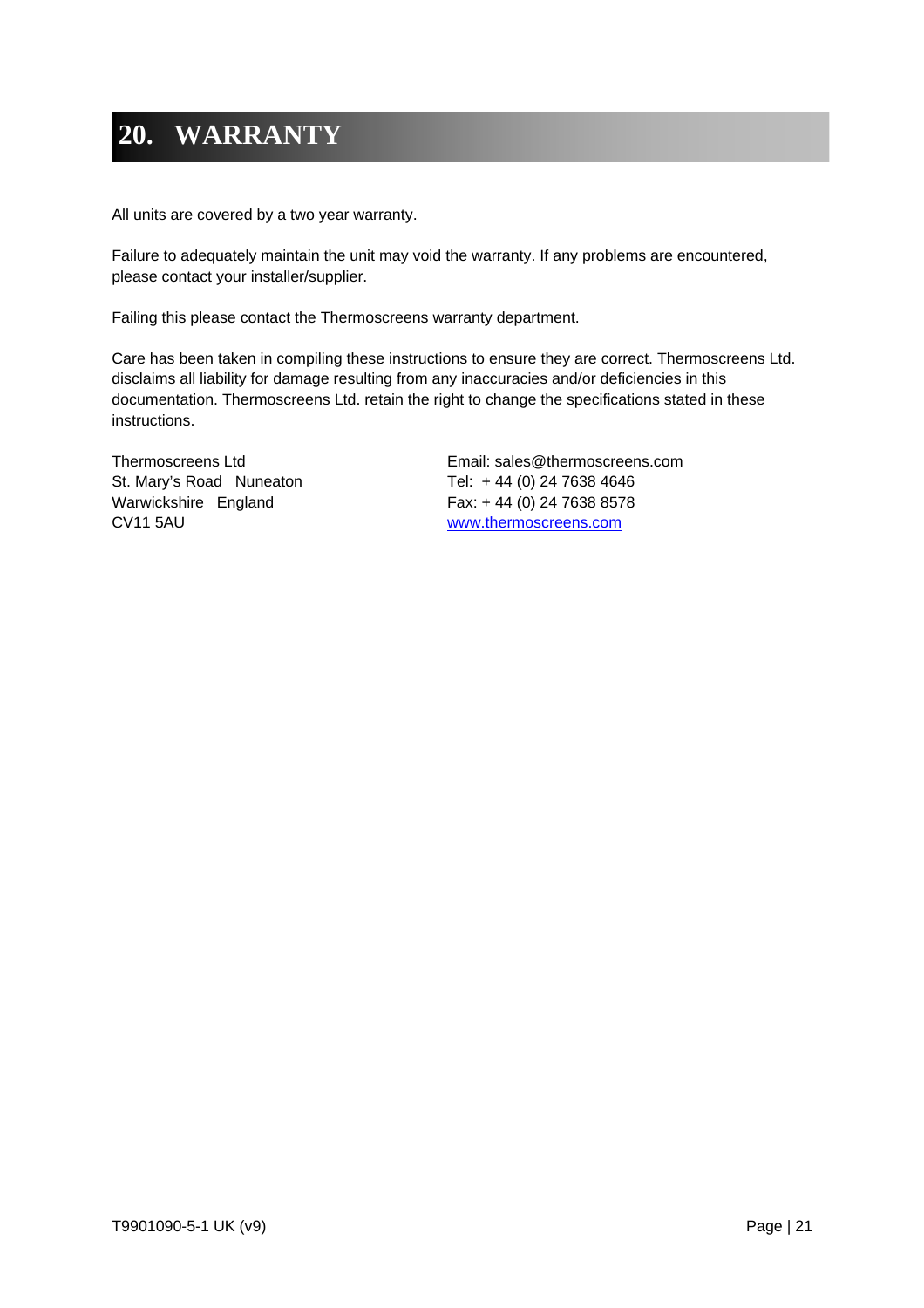

**APPENDIX 1A — DIMENSIONS OF HORIZONTAL AIR CURTAIN (WALL** 

**MOUNTED)** MOUNTED)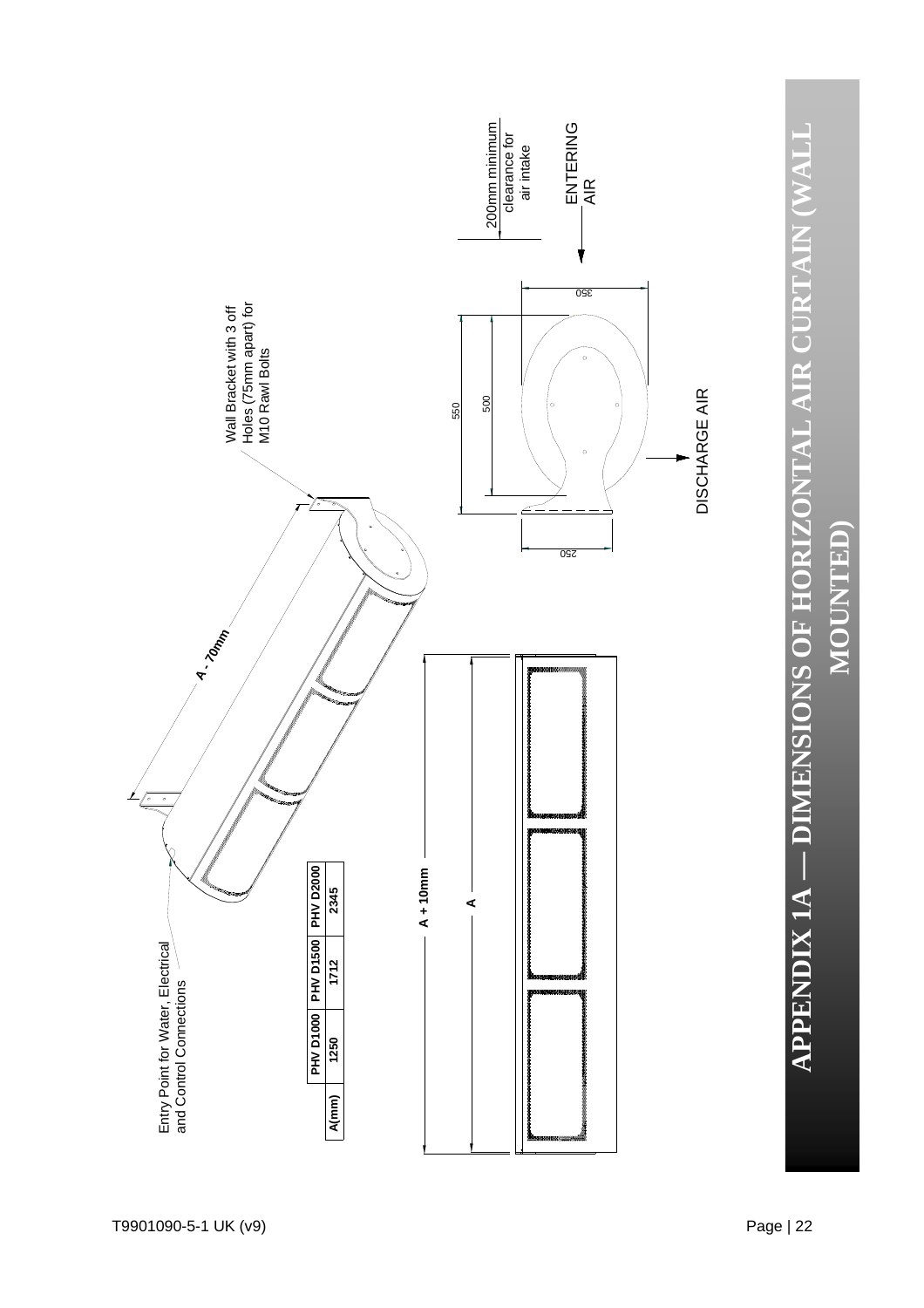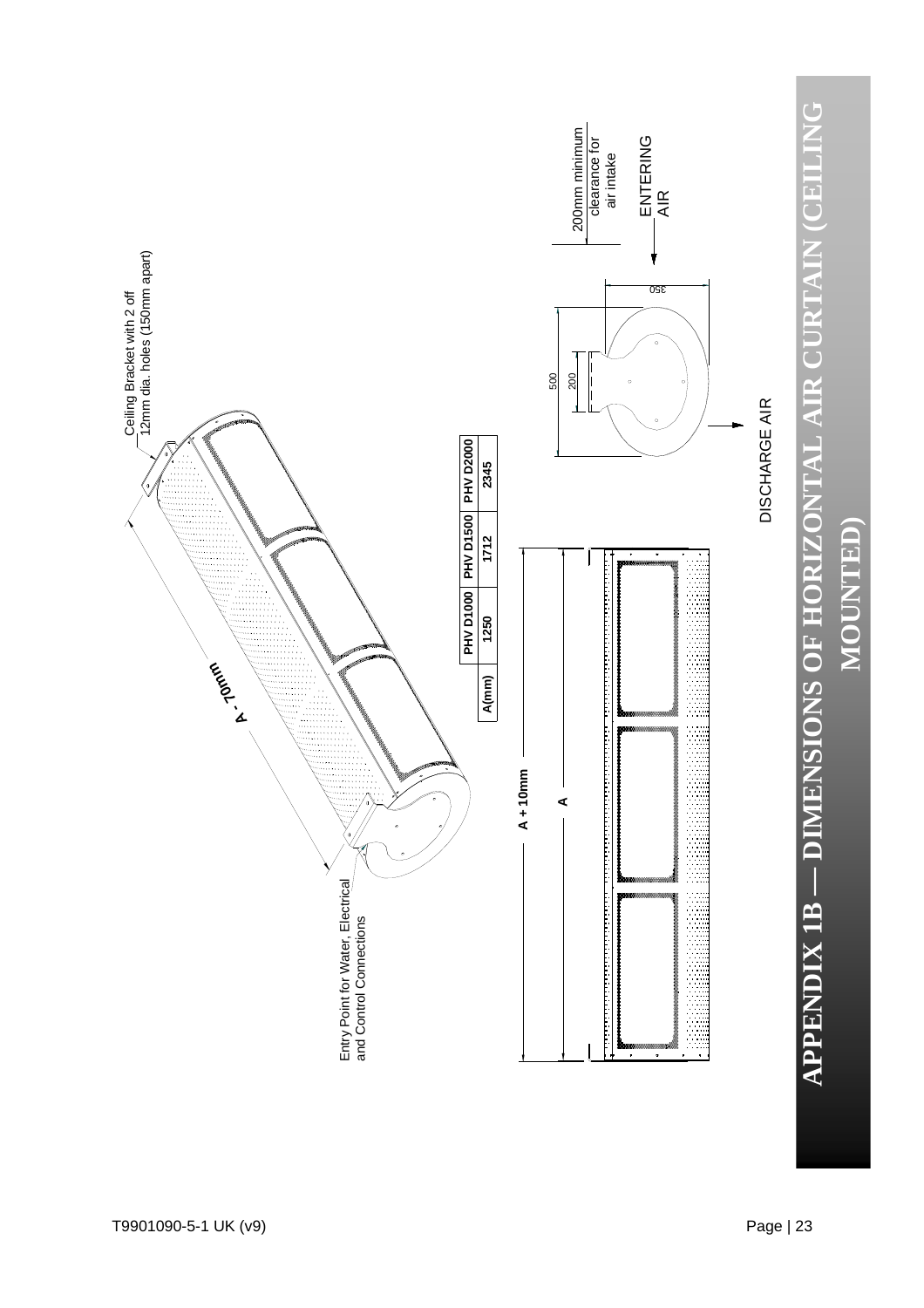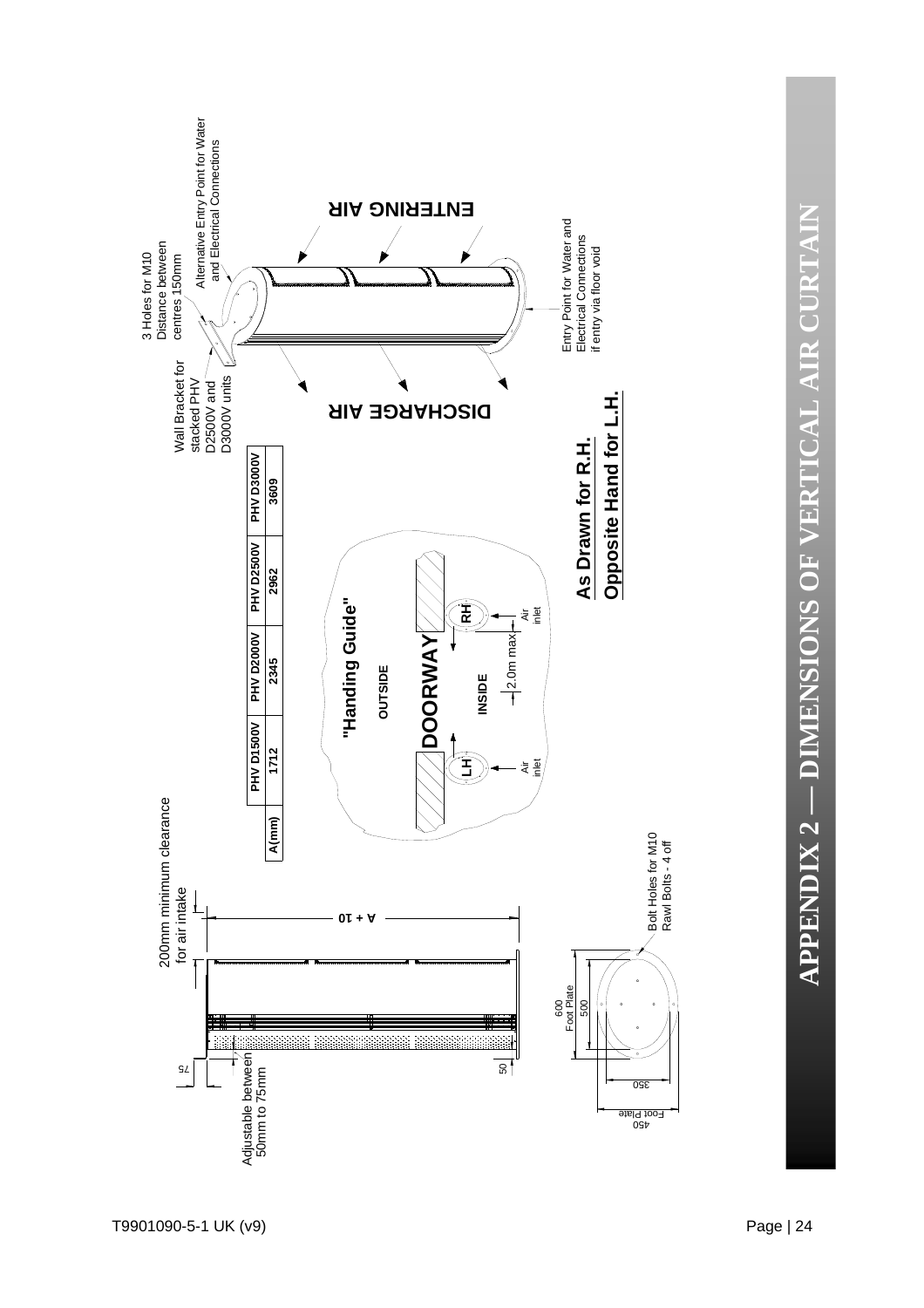

**APPENDIX 3A — WIRING DIAGRAM PHVD1000E and PHVD1000E V\***  APPENDIX 3A – WIRING DIAGRAM PHVD1000E and PHVD1000E V **\* used as top air curtain for vertical stacking only** used as top air curtain for vertical stacking only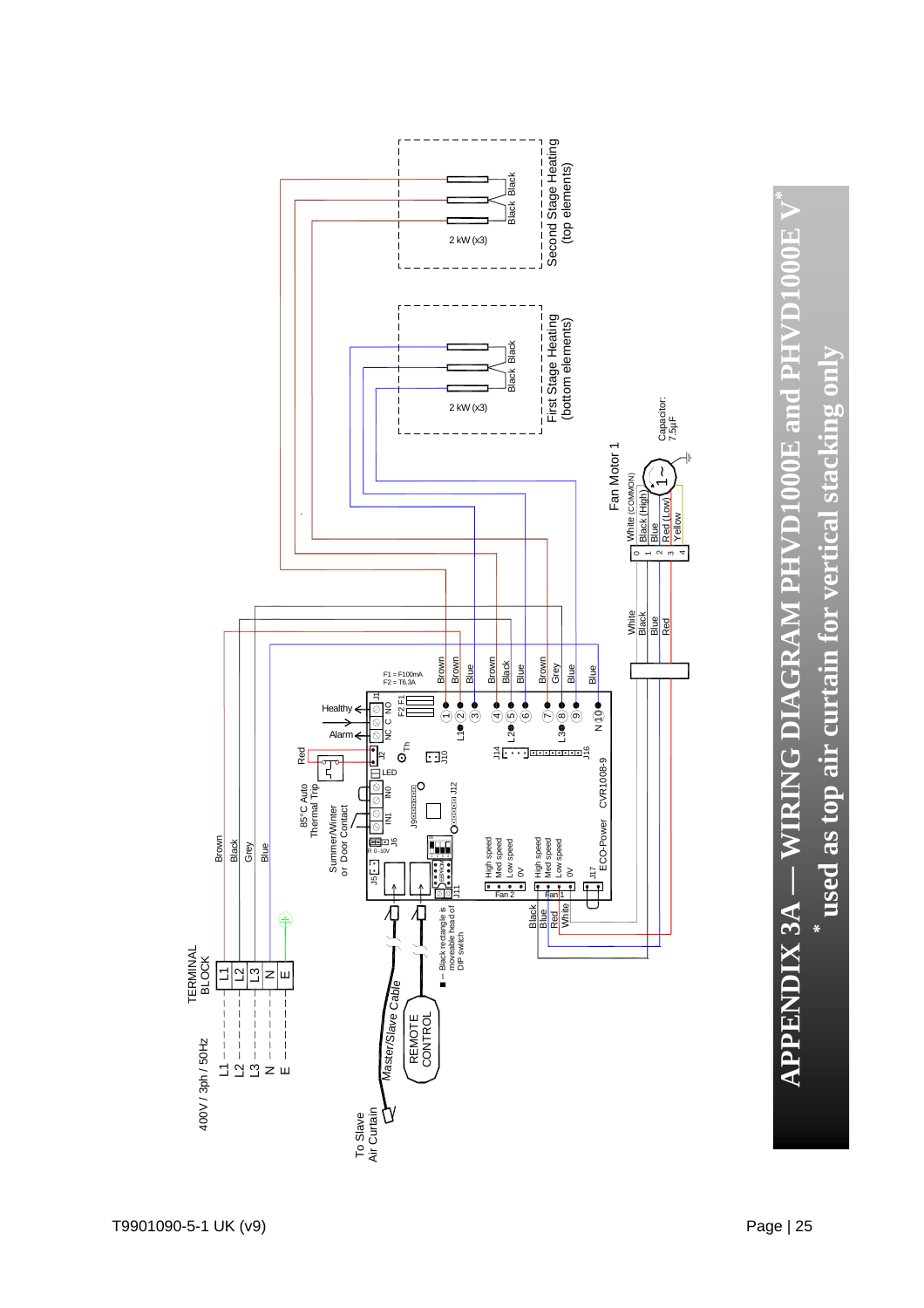**APPENDIX 3B — WIRING DIAGRAM PHVD1500E and PHVD1500E V** APPENDIX 3B – WIRING DIAGRAM PHVD1500E and PHVD1500E V

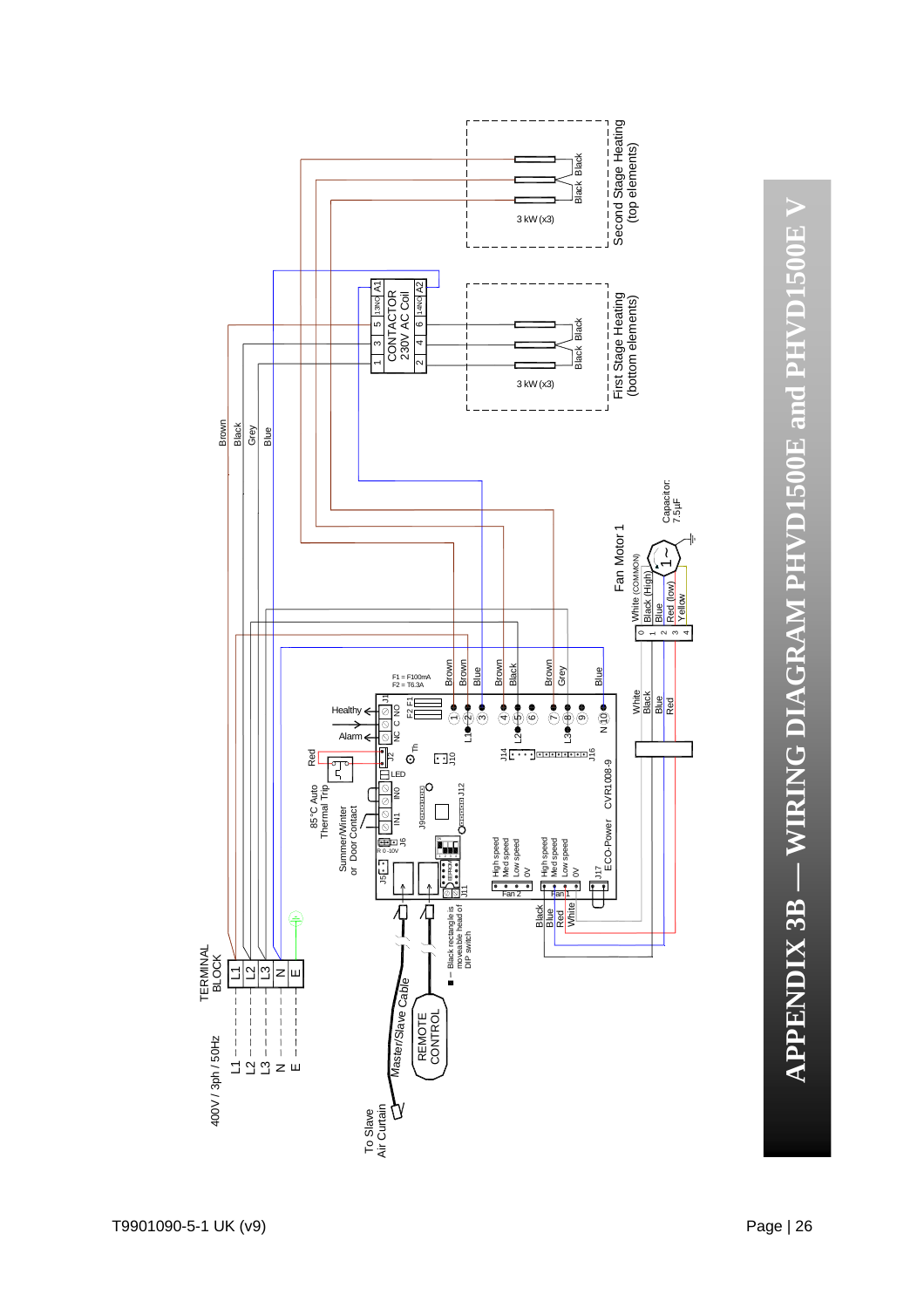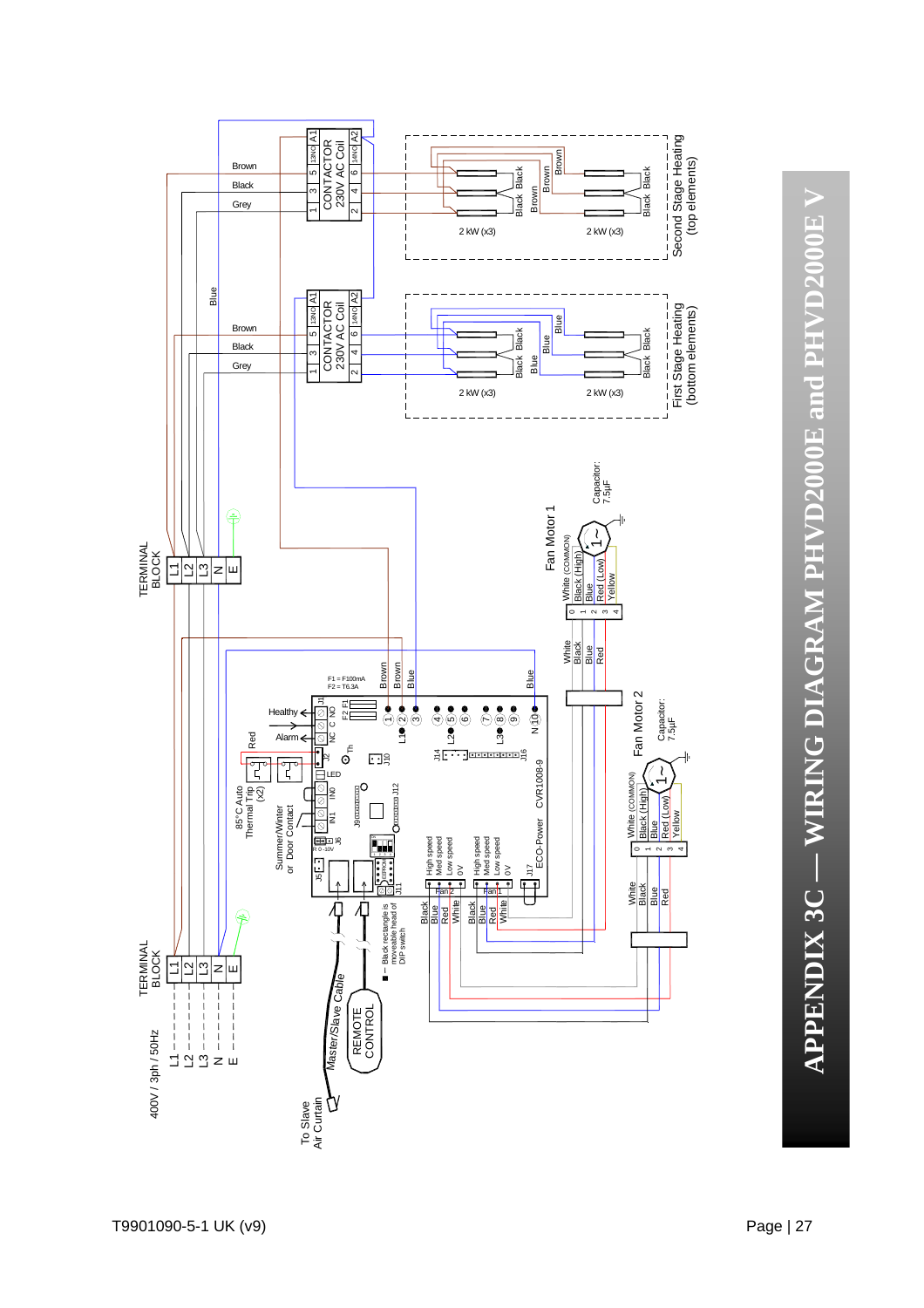

**\* used as top air curtain for vertical stacking only**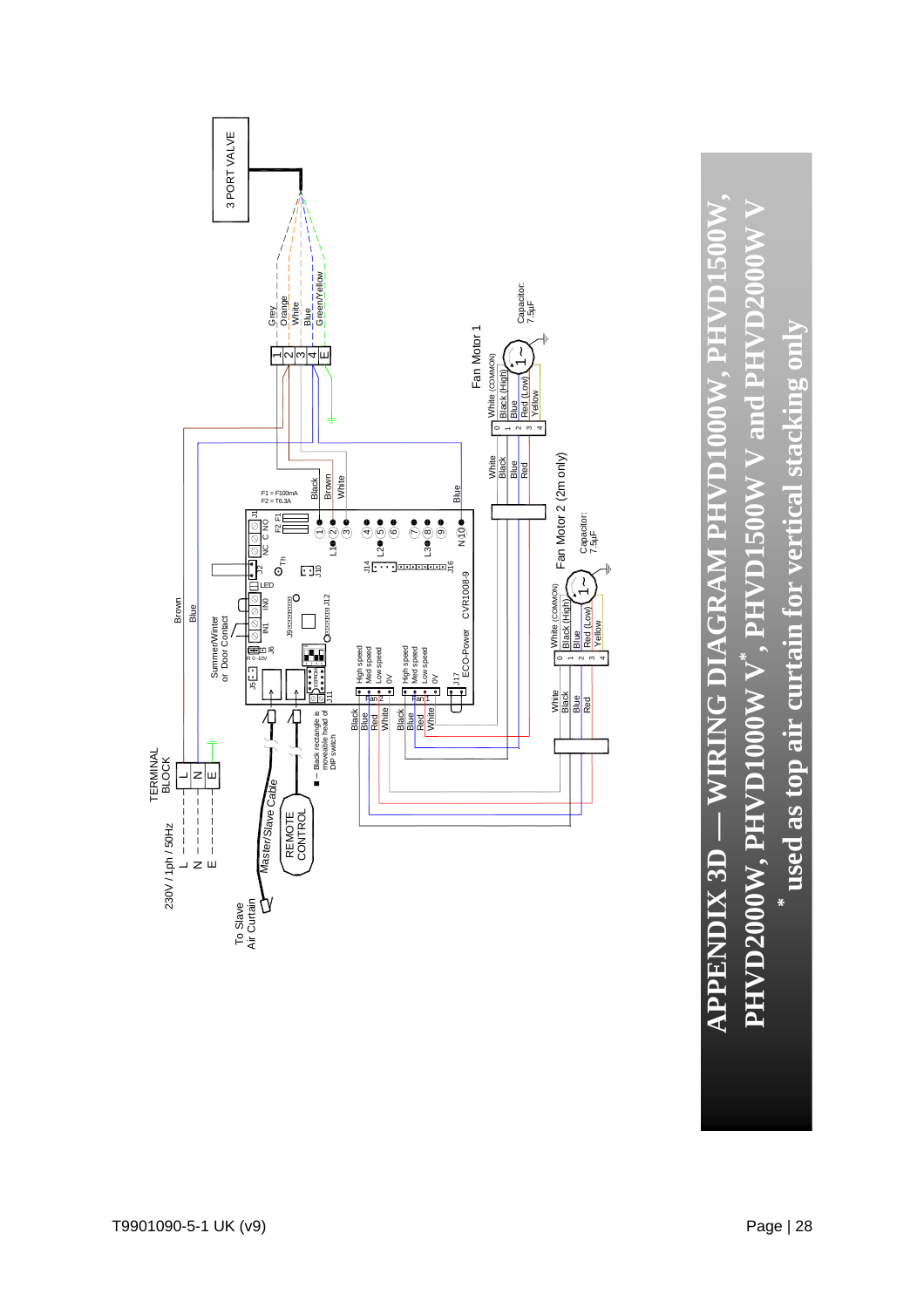

\*